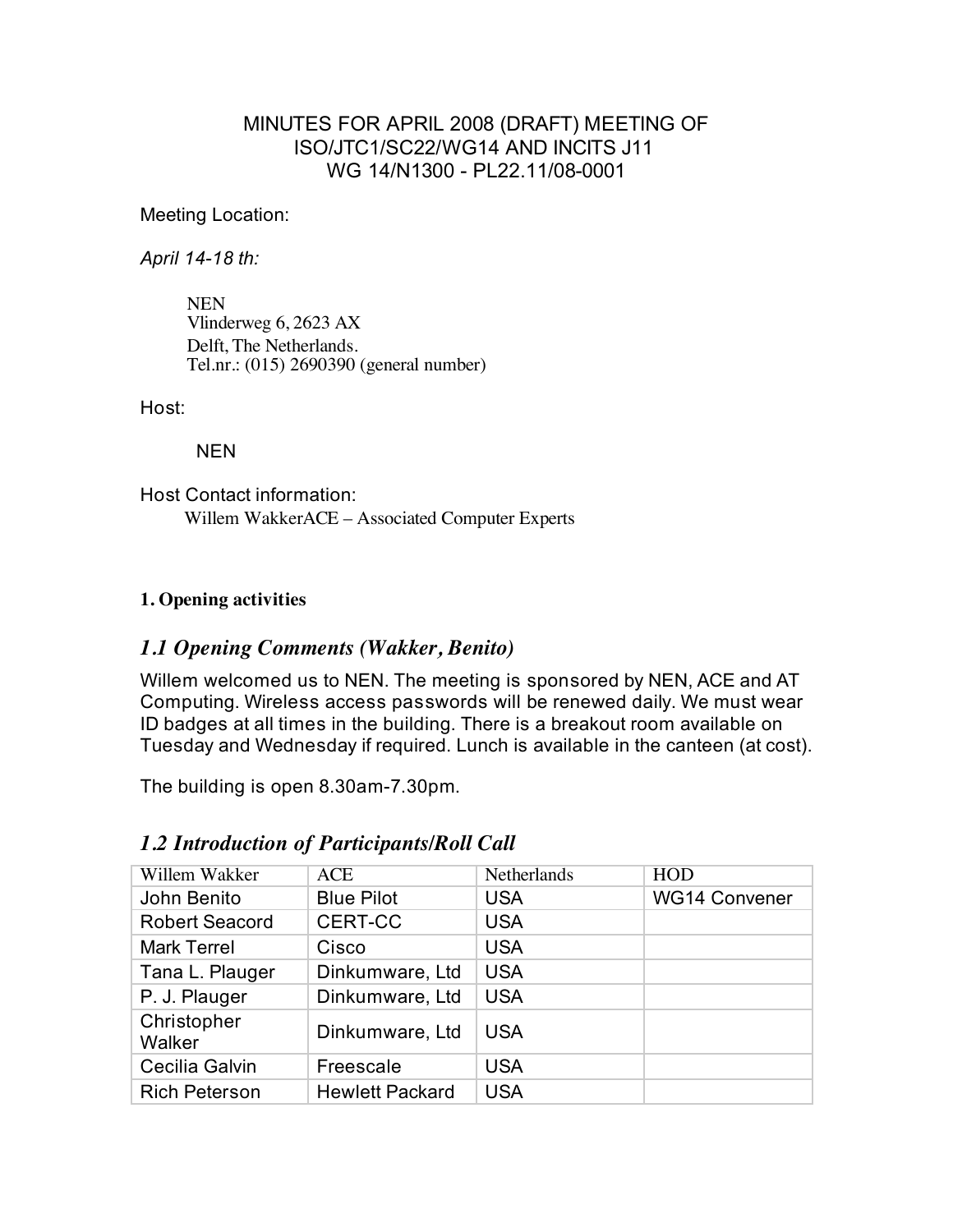| <b>Edison Kwok</b>   | ibm                       | <b>CANADA</b> | <b>HOD</b> |
|----------------------|---------------------------|---------------|------------|
| <b>Clark Nelson</b>  | Intel                     | <b>USA</b>    |            |
| John Parks           | Intel                     | <b>USA</b>    |            |
| Arjun Bijanki        | Microsoft                 | <b>USA</b>    |            |
| <b>Keith Derrick</b> | <b>Plantronics</b>        | <b>USA</b>    |            |
| Tom Plum             | Plum Hall                 | <b>USA</b>    |            |
| Rex Jaeschke         | SC 22                     | <b>SC 22</b>  |            |
| David Keaton         | Self                      | <b>USA</b>    |            |
| <b>Bill Seymour</b>  | Tydeman<br>Consulting     | <b>USA</b>    |            |
| <b>Randy Meyers</b>  | <b>Silverhill Systems</b> | <b>USA</b>    | J11 Chair  |
| Douglas Walls        | Sun<br>Microsystems       | <b>USA</b>    | <b>HOD</b> |
| Fred Tydeman         | Tydeman<br>Consulting     | <b>USA</b>    |            |
| Nick Stoughton       | <b>Usenix</b>             | <b>USA</b>    |            |

## *1.3 Selection of Meeting Secretary*

Nick Stoughton agreed to act as secretary until Thursday (he will not be present on Friday).

### *1.4 Procedures for this Meeting (Benito)*

The Chair, Benito, announced the procedures are as per normal. Everyone is encouraged to participate in straw polls. INCITS J11 members are reminded of the requirement to follow the INCITS Anti-Trust Guidelines which can be viewed at http://www.incits.org/inatrust.htm.

All 'N' document numbers in these minutes refer to JTC1 SC22/WG14 documents unless otherwise noted.

### **1.5 Approval of Previous Minutes (N1270) (Hedquist)**

Comments from Fred Tydeman (typos only).

Minutes approved as modified.

### *1.6 Review of Action Items and Resolutions (Stoughton)*

ACTION: Convenor to change the C99 Rationale as proposed in N1189. CLOSED ACTION: Derek Jones to make a pass through the C standard itself to ensure that the terms "format" and "encoding" are not used in any inconsistent manner, especially with respect to IEEE 754r. **OPEN**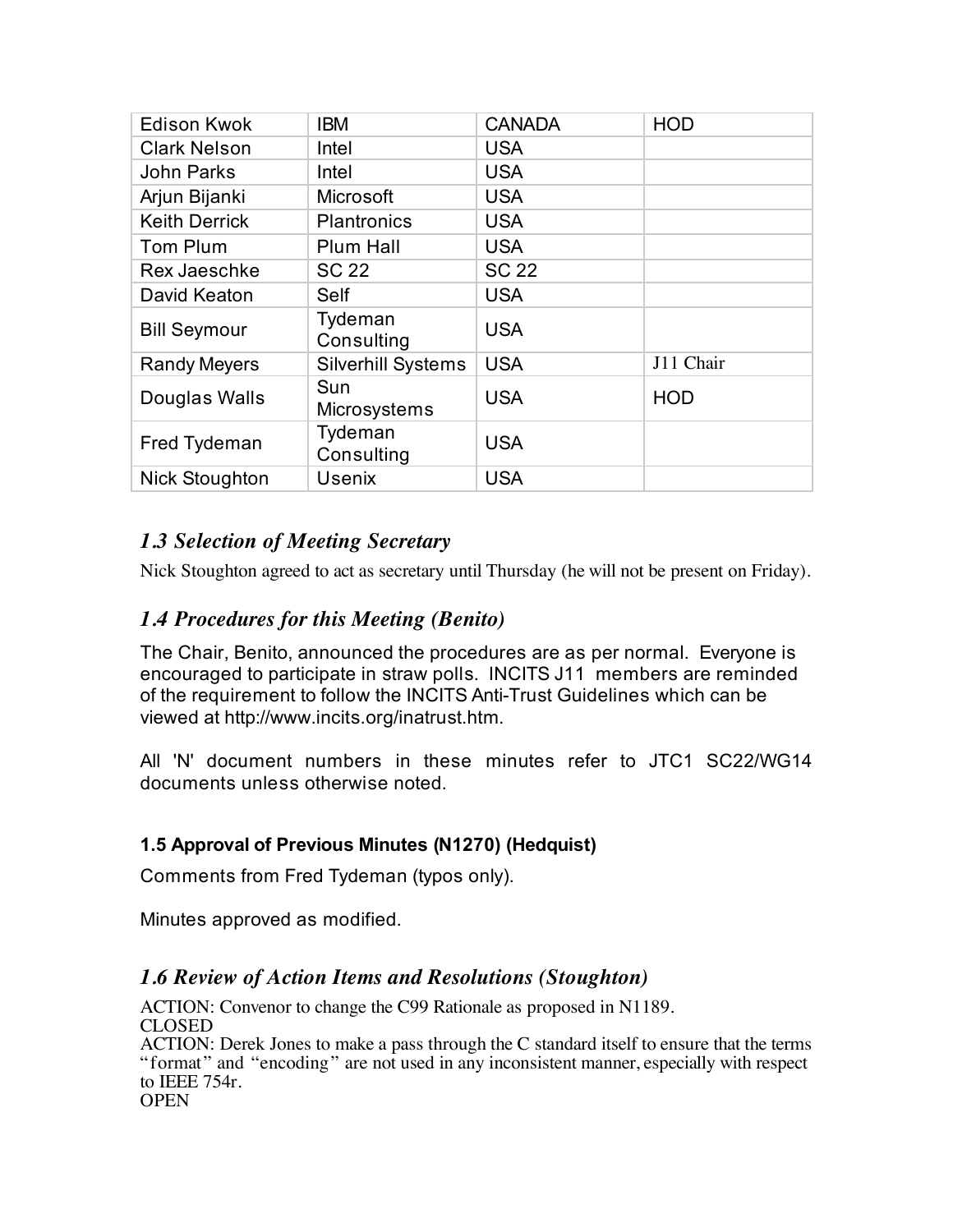ACTION Randy Meyers, Robert Seacord and Nick Stoughton to write additional rationale for the issues raised in N1210. **OPEN** 

ACTION: Tom to submit a paper on critical undefined behavior. CLOSED ACTION: PJ to write paper on quick exit. OPEN.

ACTION: PJ to write up a proposal for Threads along the line of a thin binding that allows a portable approach containing language support (atomics, and a memory model), and library interfaces as needed. CLOSED

ACTION: Clark Nelson will advance a paper on the memory model. CLOSED

ACTION: Tom Plum to work with Nick to respond to the NULL pointer issue. (N1257) CLOSED.

ACTION: Nick to submit an proposal on requiring errno be implemented as a macro. See N1257. OPEN.

ACTION: Clark Nelson to propose new words regarding the lifetime of temporaries. See N1253. CLOSED.

ACTION: Everyone review N1256 (C99+TC1+TC2+TC3) for completeness, proper inclusion of TC3 material, etc. Comment to JB. CLOSED.

ACTION: PJ, Chris, and Randy to do a technical editorial review of PDTR 24747, Special Math, then forward to SC22 as an FCD.

CLOSED.

ACTION: Arjun to write a proposal on adding  $\qquad$  unalign as an attribute for C1X (See N1264).

CLOSED

ACTION: Randy does a LOT more work with support from Joseph and Rich to look more deeply into DR 314 w/r/t optimization, safety, and security issues. OPEN.

ACTION: Randy and David will work on proposed wording for DR 340 for next meeting. OPEN.

ACTION: PJ to generate a new proposed response to DR 345. **OPEN** 

ACTION: Nick to address 'cleanup' and TRY-FINALLY in a paper. CLOSED

ACTION: JB will maintain a table of open action items on the Wiki. CLOSED.

### 1.7 Approval of Agenda (N1291)

Additional liaison reports added to agenda. Added N1271 from post-Kona. Added N1252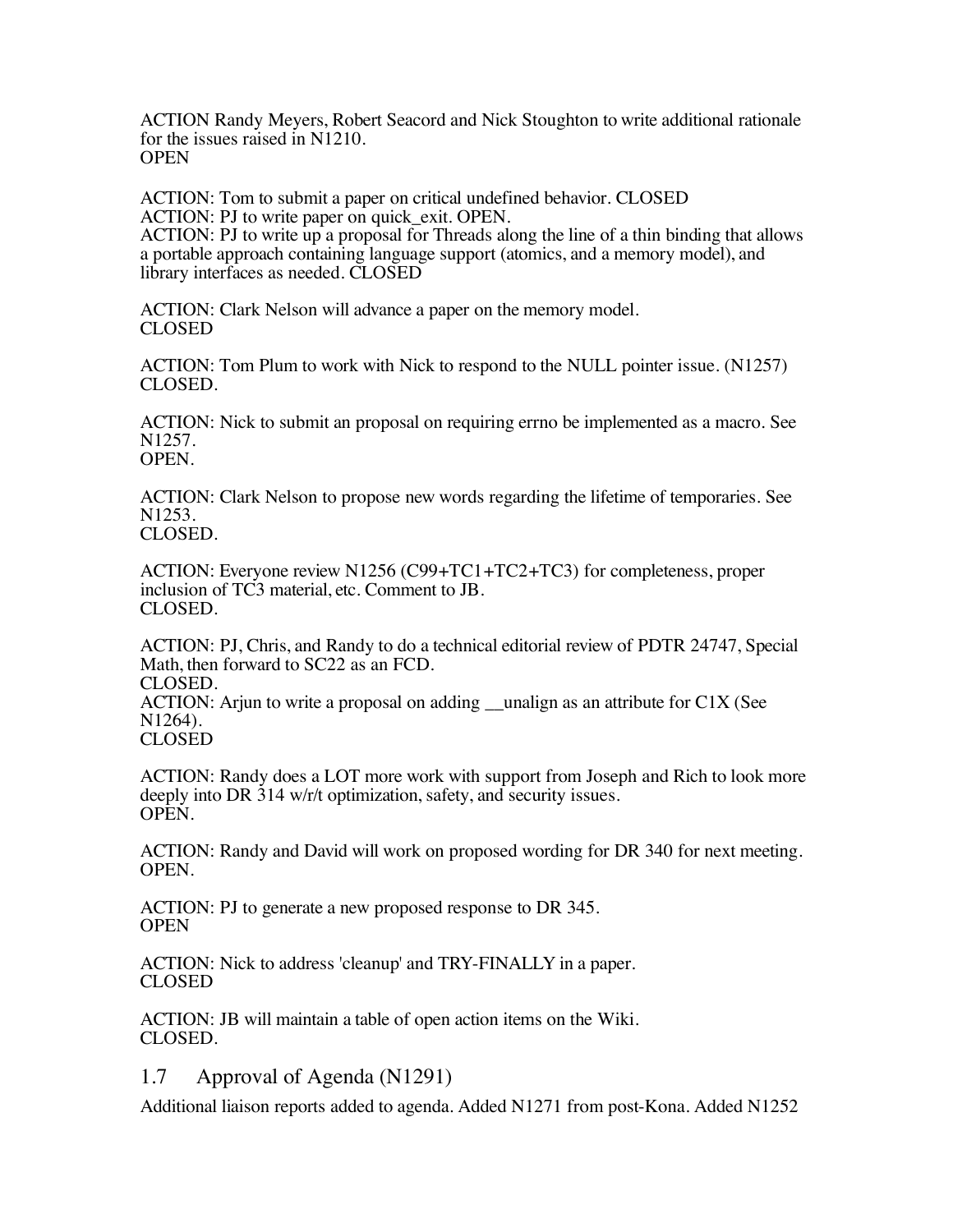from pre-Kona. Add TR18037 Status report. Revised agenda approved.

### *1.8 Information on Next Meeting. (Terrel)*

Santa Clara in September, preceding the C++ meeting. On the Cisco campus. Invite expected to go out this week. September 8-12 (Monday-Friday).

There are no currently planned meetings for 2009. Where and when should we meet? How to coordinate with  $\overline{WG}$  21? Should we try some sort of virtual meeting ... teleconference / wiki? General feeling in favor of 2 physical meetings with regular teleconferences, wiki etc. Cisco prepared to host teleconference.

JB will start working to get a host for April 2009. There will be teleconferences before then. Post Delft mailing: 2008-05-16

Pre Santa Clara: 2008-08-11

### *1.9 Identification of National Bodies (Benito)*

US, Canada, Netherlands.

### *1.10 Identification of J11 voting members (Tydeman)*

15 voting members present.

#### **2. Liaison Activities**

### *2.1 WG14 / J11 (Benito, Walls, Meyers)*

FCD 24747 Special Math is in ballot. Aiming for publication early next year. JB three year term is up this year. He is prepared to stand again if nobody else steps up.

This is the last meeting of J11 ... on 4/28 it will become PL22.11. The INCITS EB decided to do away with CT22 and replace it with a structure unlike any other. J11 is no longer to be a Technical Committee (TC), it becomes a Task Group (TG). All officers remain the same. TAG remains with PL22.11.

## *2.2 WG21/J16*

### **2.2.1 Deprecate "auto"**

General agreement to deprecate the "auto" keyword. Should we ask WG21 to go back to the previous use of "register" (no adress). No, this will not fly with WG 21.

### **2.2.2 Extended Identifiers and TR 10176**

There are two Cyrillic characters that are incorrectly classified. This is not a problem for C; the list is a "minimum" list, not an absolute.

### **2.2.3 Static Assert and General Criteria for C++ Compatibility**

We should not consider liaison for things out of scope such as templates, are overly complex or inefficient, or are simply experimental and untested. Those are things that are exclusively C++.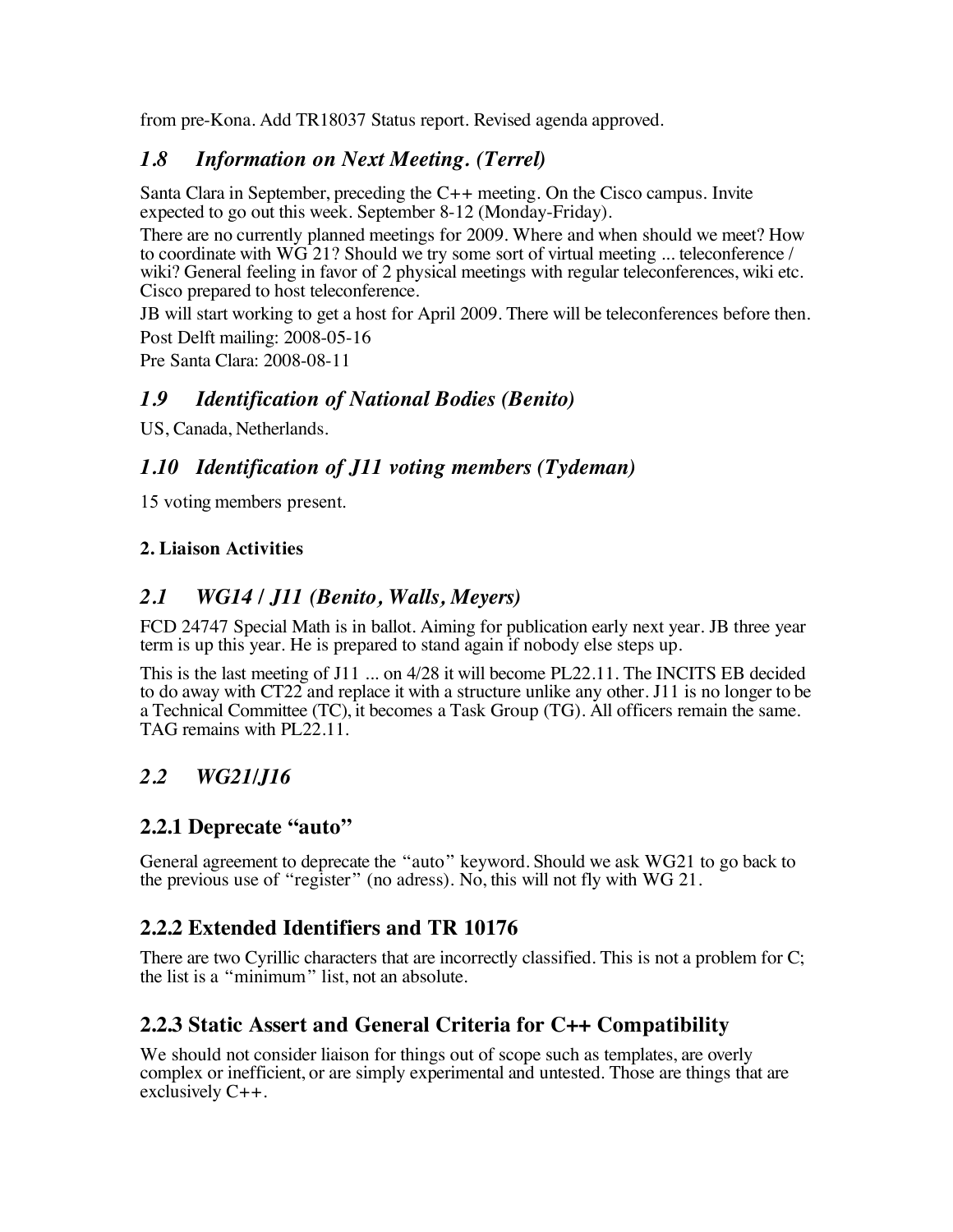- In C scope (e.g. not templates)
- zero to low performance impact
- definition is fully baked (in shipping implementations)
- low complexity

The static assert is a new feature in  $C_{++}$ , and has been subject of a discussion of the WG 14 reflector. It fits the above criteria. ACTION Robert Seacord to write a paper on static assert.

## **2.2.4 Recategorizing some Undefined Behaviors**

C++ has moved some things from undefined behavior to what is effectively a constraint violation.

Every single compiler has extensions. Undefined behavior allows for such extensions. Not all undefined behavior is a problem.

We should review all uses of "undefined" to see if there is benefit to moving some of these to constraint violations.

ACTION: Tom to provide list of undefined behavior that should become contraint violations to match  $C_{++}$  usage.

## **2.2.5 Timed\_mutex**

There exists a problem with separating the types of mutex and timed\_mutex in  $C_{++}$ . This is still a major problem in WG 21, and POSIX is strongly opposed to there being two distinct types.

Context: C++ is adding a threading API. They have two distinct types for mutex. POSIX has one. WG 14 is considering a paper with threading APIs, and currently has timed\_mutex.

Should defer discussion of this until we discuss the C threads paper. We should make any decision based on the technical merits only, not the politics.

### *2.3 Linux Foundation (Stoughton)*

Nothing to report.

## *2.4 WG11 (Wakker)*

Have not met since the last WG14 meeting. Language Independent Data Types is now published, and is freely available. LIA is also under development.

## *2.5 OWG:Vulnerability (Plum)*

Meeting last week in Amsterdam. Document progressing well. Schedule for PDTR by end of this year. There are some "Implications for Standardization" that we should consider.

### *2.6 Other Liaisons*

None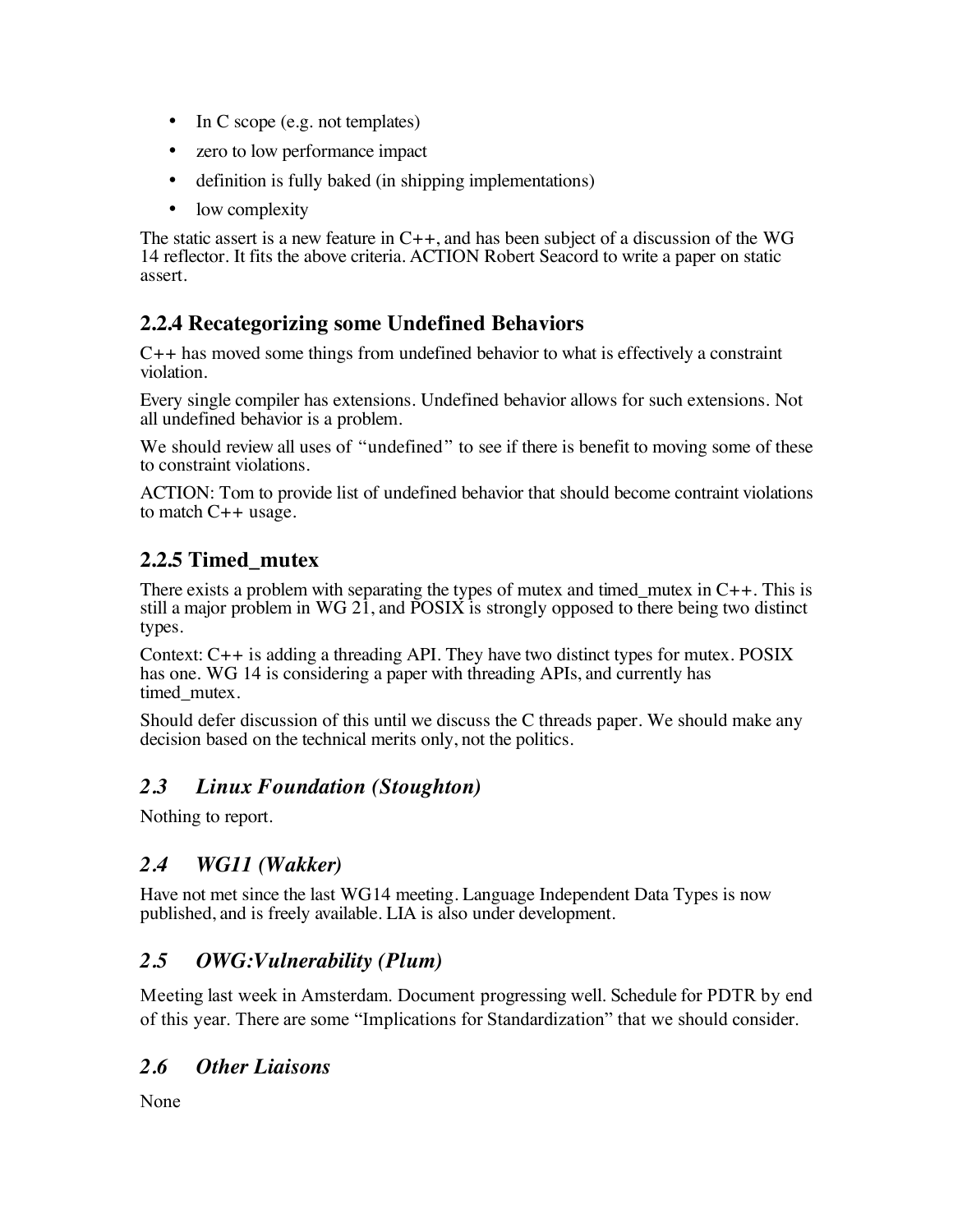#### **3. Report of Rationale Editor**

There have been a few changes, but the document has not been republished recently. Will probably wait for a few more changes.

#### **4. Report of Project Editor (Jones)**

The current project editor is not able to attend meetings, is not a member of J11. Nick Stoughton has indicated that (with assistance from David Keaton) he is prepared to act as PE.

ACTION: JB to work with Larry Jones to ensure that Nick has an up to date set of document sources.

ACTION: Nick Stoughton to set up shared version control system for the document editors.

#### **5. Bounds Checking TR**

Nothing to report

#### **6. Decimal Floating Point**

Still on hold for IEEE 754r. Edison reported that Mike Cowlishaw says that they are progressing with ballot resolution.

#### **7. Special Math IS**

FCD is still in progress. Fred has found a typo; let the editor know.

#### **8. TR24731-2**

Slow progress. PDTR ballot should occur in next six months.

ACTION Nick to get revision TR24731-2 into pre-meeting mailing.

#### **TR18037 Embedded C**

Willem: publication is expected shortly (according to ISO website it is available). Although we have provided justification for free availability it has been rejected, and will be available for fee only.

#### **9 Document Review**

### *9.1 N1278 Distinguishing Criticality of Undefined Behavior*

This paper divides undefined behavior into two groups"critical UB, and "ordinary" UB. Often the critical undef behavior leads to security exploits. On the other hand, things like shifting by a value too large does not in general lead to a program crash or other unbounded side effect.

The paper defines critical undefined behavior as "Define a *critical* undefined behavior as one which causes either an unbounded side-effect or an improper control-flow."

Lengthy discussion on the merits of undefined for allowing free-form implementation defined behavior. All undefined behavior is an opportunity for vulnerability. Vulnerabilities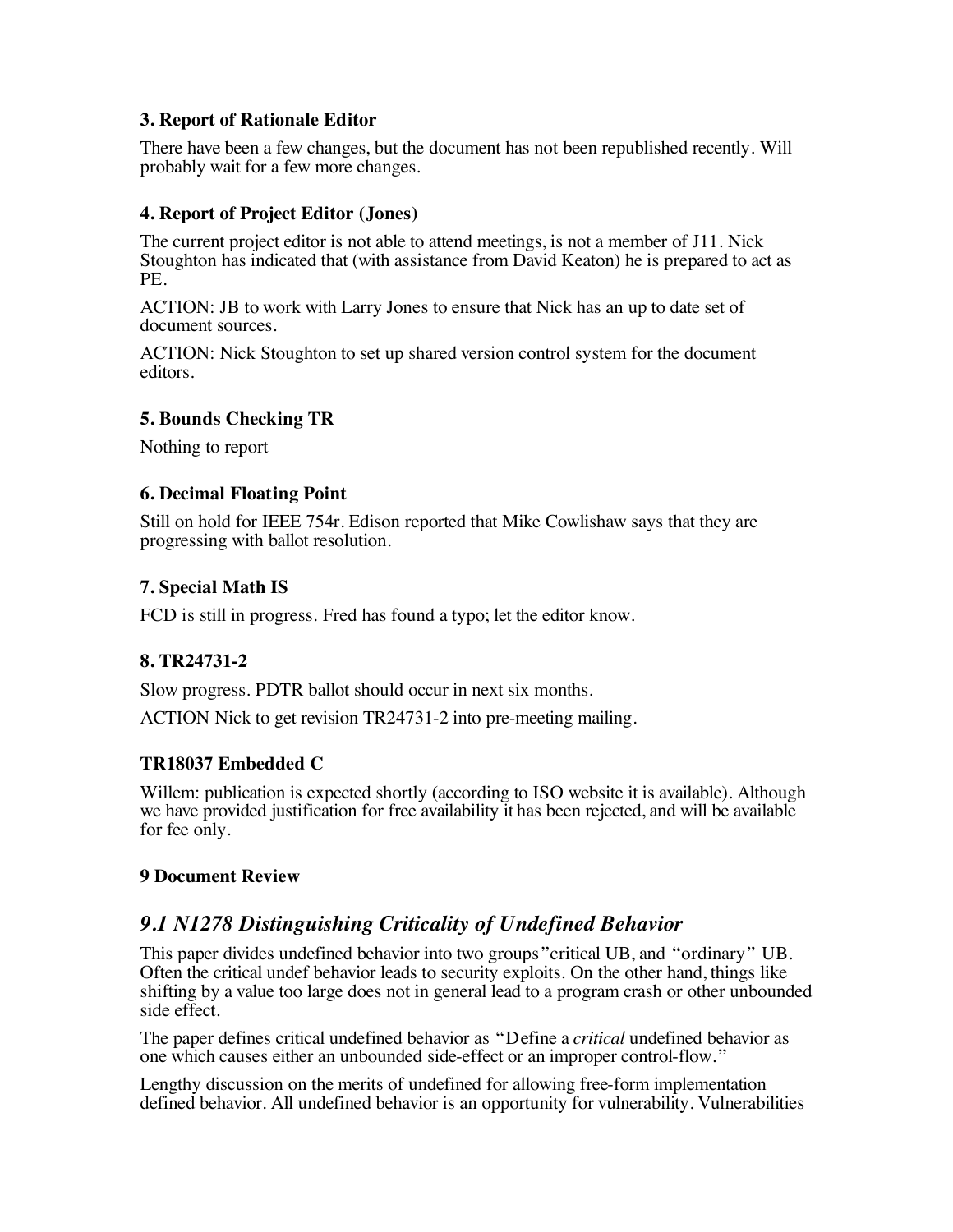come from writing out of bounds (and occasionally reading out of bounds).

General sentiment is for Tom to develop next version of the paper.

### 9.2 N 1282 **Clarification of Expressions**

This proposal specifies a wording addition to the C standard to clarify existing intent regarding the ordering of subexpressions within a full expression. DR087 was the initial motivation.

This overlaps (slightly) with the new sequence point stuff that will be discussed in N1252. Straw Poll: Should we change the C working draft along the lines proposed in N1282: 16 in favor. Opposed: 1. Abstain: 2.

ACTION Nick to add the N1282 words to the Working paper.

#### *N1252 A finer-grained specification of sequencing*

This was reviewed in Kona. However, particularly in the light on N1282, we looked at it again. There was no decision made in Kona with this paper.  $C_{++}$  no longer uses the term "sequence point", but still retains the same concepts as described in this paper.

Should we also remove the term "sequence point"? That sounds like a lot of work. Couldn't we copy the  $C_{++}$  wording?

C++ uses the "sequenced before" relationship, rather than "sequence point".

David Keaton noted that it is difficult to prove equivalence between C and C++. Our current words are not well understood, and we should try to improve them. However, it is also critical we don't break optimizers. Need to prove rigorously that we haven't changed anything we didn't mean to!

Bill Seymour noted that few people outside this committee know the term, or even less what it means. How can you prove the semantics haven't changed if we change the words.

Randy pointed out that it is only the real experts who will care.

PJ pointed out that Tom Plum invented the term many years ago. It is a good and important concept. The important thing happening now is multi-threading, and multi-core processors. Sequence points become the optimizer and the sequencer and synchronization mechanism.

Tom responded: concurrency has led to new language. Old language was around discrete points in time. New language is about ordering only. At some point, the program is converted into a linear sequence of operations.

If Annex C could be rewritten in terms of the sequenced before relation, it would go a long way toward showing the equivalence of the two ideas.

PJ proposed "going down the garden path": implement N1252 as written, then fix it later.

Straw Poll: Should we implement N1252 as written, without prejudicing any future discussion on changing to C++ terminology?

In favor: 17

Against: 0

Abstain: 2

ACTION: David Keaton and Clark Nelson to produce words for Rationale w.r.t. Sequence Points and the Sequenced Before relationship.

ACTION: Nick to add the words from N1252 to the WP.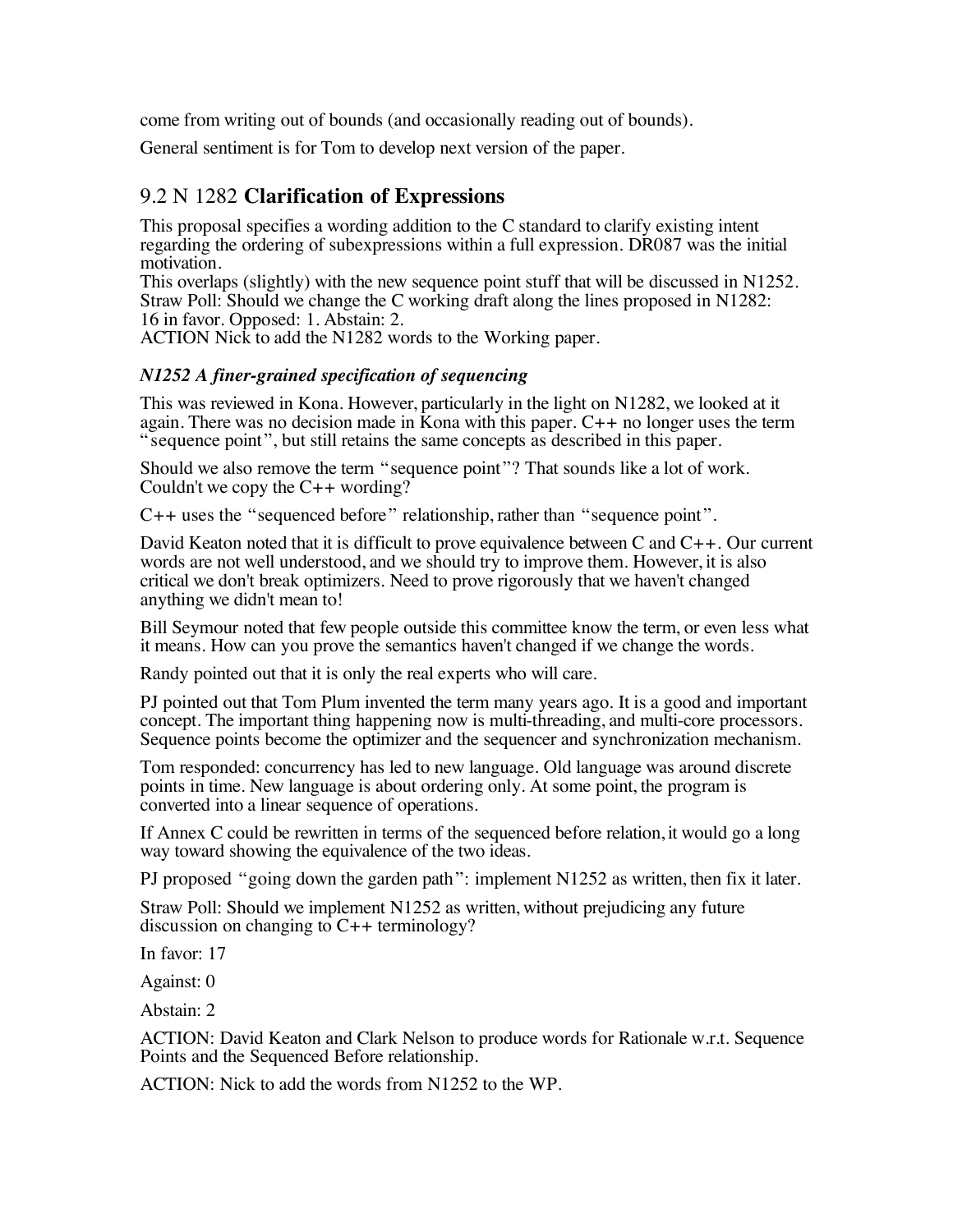9.3 lifetime of temporaries (WG14/N1285) (Nelson)

Paper provides two alternate approaches. General feeling in favor of paper.

Straw poll: Factored approach?

For: 15

Against: 1

Abstain: 3

Distributed Approach For: 1 Against: 1 Abstain: lots ACTION: Nick to add factored approach from N1285 to the WP

#### 9.4 C++ parallel memory model (WG14/N1284) (Nelson)

Clark presented N1284. David K commented on the definition of "memory location", which might invalidate existing ABIs. In the case of a structure containing a char, a 16 bit bit field, and another char, it is proposed to be invalid to access this as a single 32 bit value  $(e.g. a load-modify-write)$ . So a new compiler must not lay out this struct in a single 32-bit value if it wants to conform ... but old ABI allowed it to be one 32-bit val.

In the world of parallel programming, this is the way of life.

Rich asked about the use of volatile in this case ... basic rule being anywhere one thread can "see" a variable that another thread might be able to modify, that variable should be volatile.

This means most things need to be marked as volatile!

The volatile type qualifier has a long history within C and  $C_{++}$ , and changing its meaning is both risky and unnecessary. In addition, the existing meaning of volatile, "may be modified by external agents", is somewhat orthogonal to "may be modified concurrently by the program".

There is some concern about any ABI breakage. Where there is a data structure that would need to change, it already has undefined behavior in a multi-threaded environment. But you can't link an old library with a new app.

Can we come up with terminology that does not break ABI?

The definition is the way it is so that we can understand and convey the concept of data race. Combining loads (or stores) of multiple locations (e.g. loading all 32 bits of the structure above) is perfectly allowable in the absence of any synchronization issues (e.g. use of atomic data types or mutex calls). Only important if multiple threads are using this struct to synchronize.

There needs to be more work on the paper anyway, especially the library portions.

Put discussion on hold for overnight consideration.

*Tuesday morning update:* The most important feature of the memory model is the concept of "sequenced before", a specialization of "happens before". Atomic data types allow for this ... store-release in one thread sequenced before a load-acquire in another thread. Acquisition clears the read cache.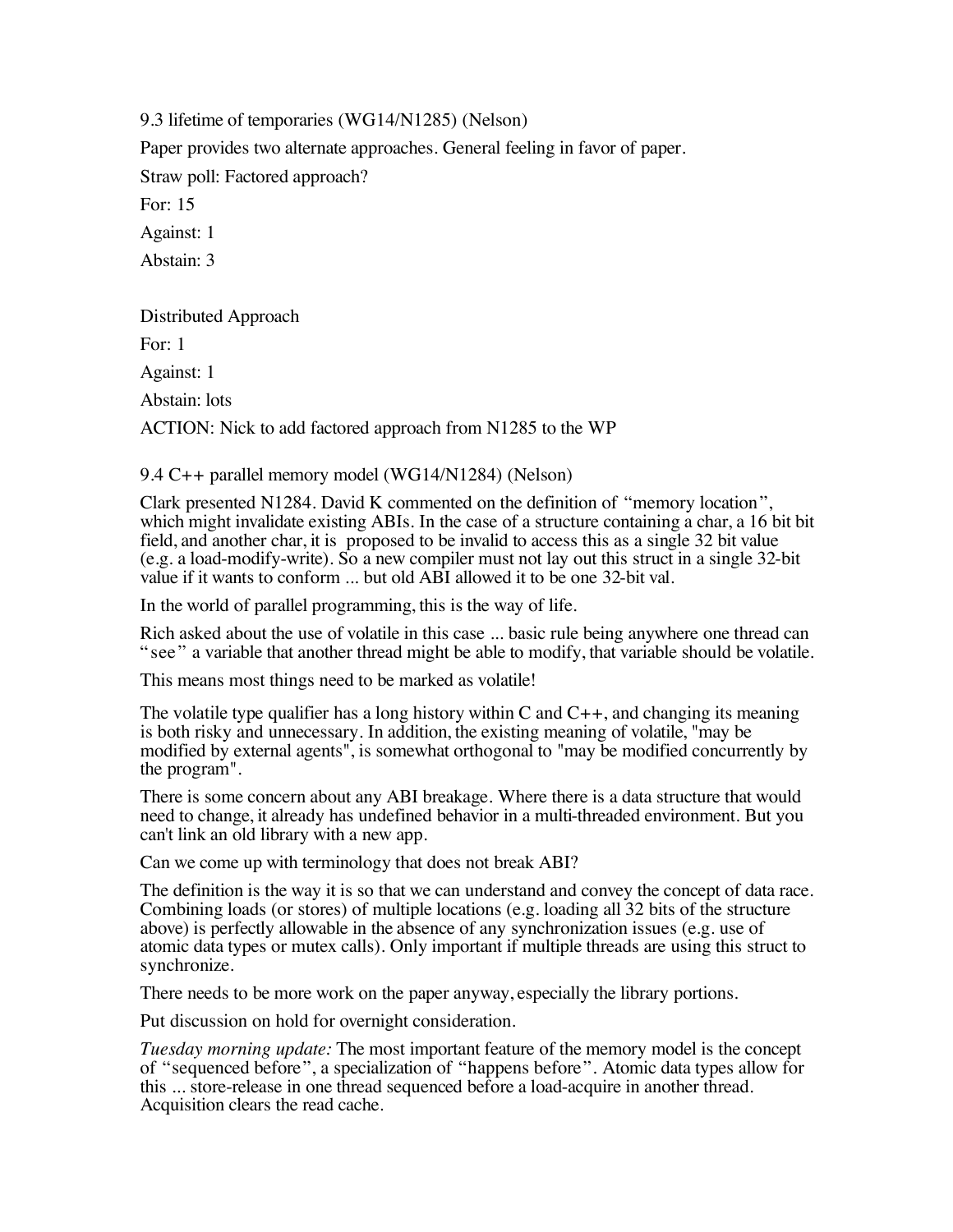Non-terminating loops break common compiler optimizations. New language forbids some corner case infinite loops, allowing an optimizer to move code from after the loop to be executed before the loop if it feels it appropriate. A "while(1);" loop can be assumed to terminate. PJ suggested a possible new attribute for such loops to stop the optimizer trying such tricks for real, intentional, infinite loops. Very similar to "noreturn".

Mark suggested that this was surprising for programmers, and we seems to be making rules for the compiler writers rather than the users. Embedded applications often use infinite loops intentionally.

Prototypical example is

```
int i = 0;
while(i != 2)
     ;
x = i:
```
Optimizer can remove the loop and set x to 2 anywhere.

Tom pointed out that the entire proposal has been very carefully considered by the  $C_{++}$ W<sub>G</sub>

Return to discussion of memory location definition. Only important in the consideration of data races. An atomic char need not be the same size as a plain char.

Rich pointed out that the alpha compilers used an attribute or compiler option to select width of access and alignment.

Process question...should we set up a subgroup to discuss this memory model? Tom thinks we do need such a group. Issues to be dealt with are definition of memory location for word-oriented machine architectures (e.g. super computers, some embedded processors, DSPs); and to explore idea of attribute on non-terminating loop.

Subgroup is Clark, Nick, Tom, PJ, David Keaton, Edison, Randy, Rich.

Clark will also coordinate this with WG21.

One other issue came up: atomic types use type-generic macros. This requires some compiler magic. Some link to Fred's paper  $\overline{N1271}$ . PJ believes we will need to spend some time here. Some sort of function overloading may be needed. There is differing existing practice here, but mostly this is going to be invention.

ACTION: PJ to talk to compiler writers about type generic issues and overloads for C.

9.5 Attributes Commonly Found in Open Source Applications (WG14/N1279) (Walls)

This paper reviews a number of additional commonly used attributes.

Keith volunteered to take the lead for the attributes section. Each attribute should have its own paper.

Should take a pass through this list giving a yes or no to each.

Straw polls:

alias: 2-4-9

weak: 5-7-5

always\_inline: 2-10-5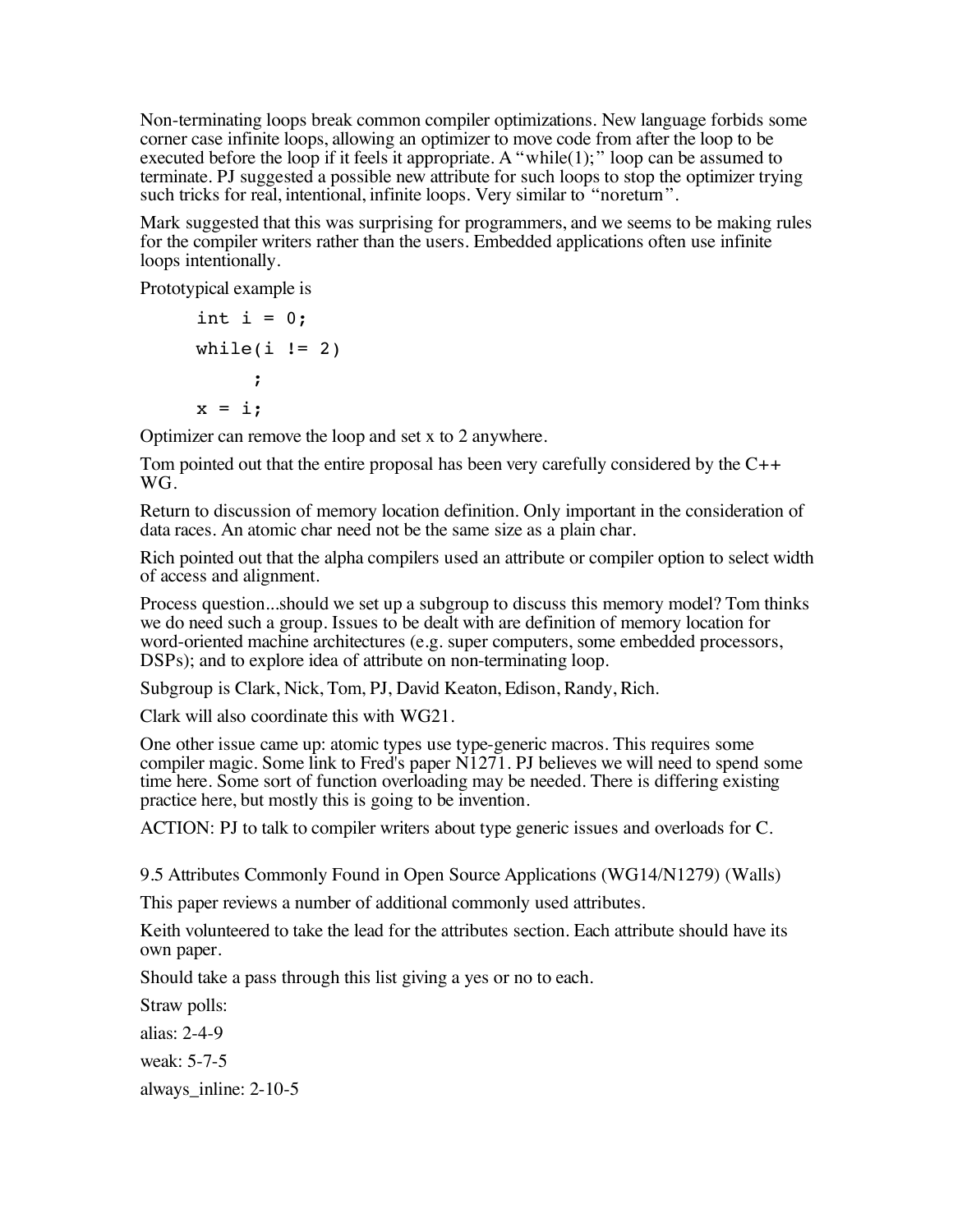noinline: 10-3-5

constructor: 1-6-11. Tom pointed out that Microsoft have developed a technique for hiding function pointers that might influence peoples decision. ACTION Tom and Arjun to write a paper on hiding function pointers in regard to N1279 constructor/destructor attributes.

destructor: 1-10-8

const: 3-5-10

malloc: 5-0-10

visibility: 1-4-10

9.6 Attribute Names, Use Existing Practice (WG14/N1280) (Walls)

This paper discusses using the original gcc/MSVC attribute names, rather than moving into a reserved namespace. Feeling is unclear here. Douglas will bring this back up each time we bang on the attribute nail harder!

#### 9.7 Adding *Unaligned* to C1x (WG14/N1283) (Bijanki)

Proposal adds new keyword as type qualifier. General agreement such a concept is useful. Should it be a keyword or an attribute? There is already a proposal for align as an attribute. Main use would probably be in casts of pointers. Clark: Whether keyword or attribute is purely syntactic. Semantically, it effects the type system. C++ hasn't made up its mind yet on this. Adding stuff to the type system is a big step (not as big for C as  $C_{++}$ , but still significant). Need a good motivation for such a step. Rich: really a type qualifier.

There is more than one implementation (Microsoft and Tru64).

Needs to be in the type system. It is a property of the operand not hte operator. Keith asked if there is any potential library impact (on existing library funcs). Randy thinks not ... everything is already unaligned, except possibly wide-char stuff, which is typically not an issue.

PJ points out that this is a significant price for some compiler writers. Some people already have it, but many do not. There is also an "outer-product" issue ... combinations of unaligned types.

Tom agrees that this needs to be a new type qualifier. No new APIs needed.

Rich argues with PJ: may not involve in code generator. He believes that this is not guaranteed to actually load an unaligned object, just not to throw a fault if you try.

Willem argues that you probably only need this on a few types ... particular integer types, but not others.

Randy noted that several compilers have done it, and have managed somehow to do it completely and correctly. The feature is over ten years old, and did not have a huge impact on the compilers that implemented it. The feature was designed with the type system in mind. Especially important in packed structures and parsing network packets.

Tom is sympathetic to PJ's point on code generation. This is a platform dependent problem. Agrees that this really impacts the packed and aligned attribute handling. They come as a package.

Nick pointed out that this overlaps with the memory location discussion for the memory model.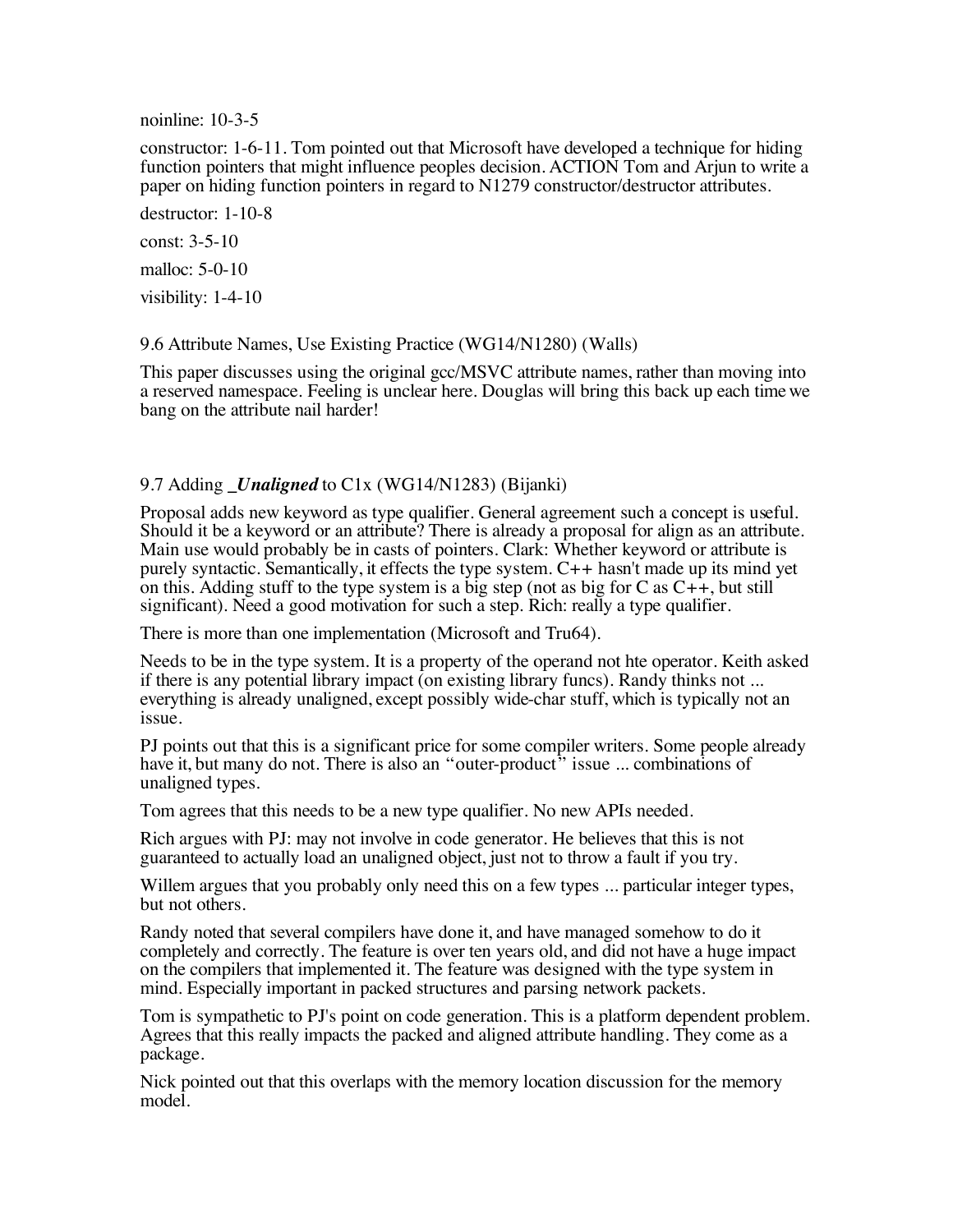Arjun agrees that this is part of the entire package with packed and aligned attributes.

Mark thanks Randy for his points.

Clark notes that there is a package, and the alignof operator should probably be a part of this package. He also notes that  $C_{++}$  has alignment and alignof, but not Unaligned.

Robert asked if there is any I/O impact. Randy says that despite its many problems, programmers try to fread() a whole structure and assume that it is laid out correctly.

There seems to be a consensus that this is a wanted thing, but should be considered along with other alignment pieces (align, alignof, packed, etc). Arjun should recruit assistance to write the rest of the package.

9.8 Attribute Syntax (WG14/N1297) (Stoughton)

 $C_{++}$  are also developing attributes. Their work is as yet incomplete, but it is anticipated that they will complete it this June. Therefore, we will go from having two individual compiler specific attributes (i.e.  $\text{attribute}((...))$  and  $\text{declope}(...))$  to three (adding  $[[...]$ ).

By the time  $C1x$  is published, the  $C_{++}$  standard will be implemented.

Tom notes that Pragma really does go a long way ... probably all the way, and spelling it [[...]] would be acceptablt.

Clark notes that \_Pragma is not integrated into the phrase structure of the language, so \_Pragma does not go all the way.

Using macros to hide the spelling is important. If we equate Pragma with attributes, do we restrict the placement if all pragmas? Rich notes that the placement of attributes depends on what the attribute is. Similar for pragmas. So it isn't an issue.

Bill Seymour notes that [[]] notation is fine, and placement is important.

Because Pragma is allowed anywhere, it allows unspecified implementation extensions. Attributes effect declarations. Because pragmas are part of the preprocessor chapter, they are not suitable for  $C_{++}$ .

Each attribute has different placement requirements. Keith will develop a template for describing attributes. ACTION Keith to develop attribute placement requirements as a part of a template for attributes.

Clark wants to be able to place an attribute wherever you can put a decl specifier. This is what WG21 finally agreed to (it was the one place you couldn't put them in the original paper).

There are several categories of attributes, and their placement will vary depending on which class.

There is progress to be made on attributes, independent of C++.

The "existing practice" criteria do not meet C's idea of it!

While we are editing documents, we should use  $[[xx]]$  for its economy of typing only, without prejudicing the eventual decision.

ACTION: Nick, Clark and Mark to write detailed attribute syntax proposal, focused on existing practice and the current list of standardized attributes.

What do we want, where does it go, and how do we specify it; all unanswered questions. Not our job to design on the fly. Base on existing practice.

Clark: there is a difference of approach in attributes between the two committees.  $C_{++}$  is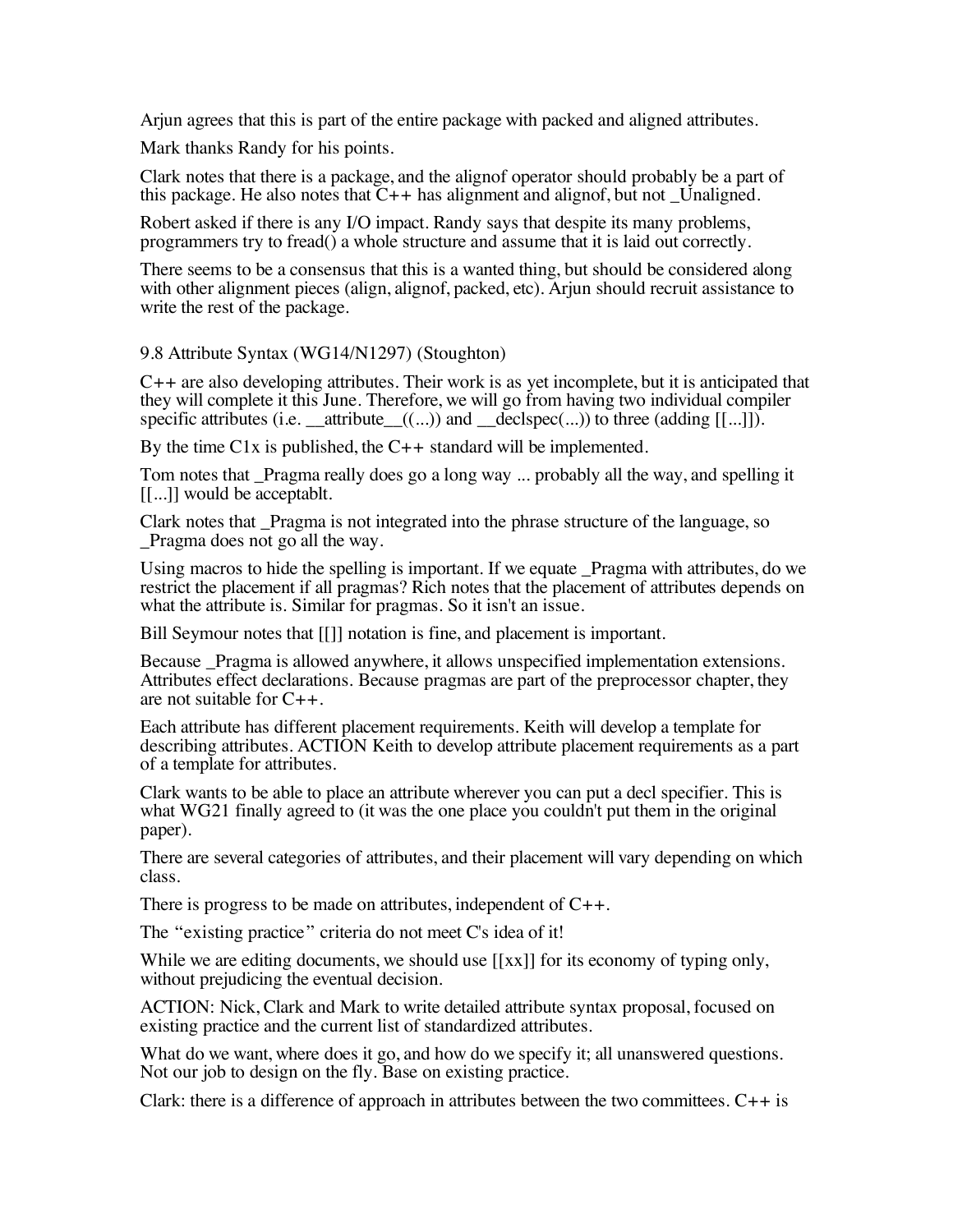trying to invent a new pragma syntax. This is a place they expect implementers will provide extensions. We are looking much more at what we want to standardize (the attributes themselves) and using that to drive our decisions. We already have \_Pragma for other extensions, and vendors already have extended attribute anyway.

We have a list of the attributes we are currently interested in. Focus on these.

9.9 Threads proposal (WG14/N1287) (Plauger)

Bill presented his paper on the Dinkumware threads library.

It is a very thin wrapper over the POSIX pthread interface.

ACTION: Nick to forward N1287 to the Austin Group for their prompt review and comment.

Some time spent discussing the relationship between the xtime structure in this paper and the timespec structure in POSIX.

ACTION PJ to present actual edits for threads for the next meeting.

9.10 Cleanup and try finally for 'C' (WG14/N1298) (Stoughton)

Both these constructs have value, and recommendation is to proceed with both. PJ believes we should also add the constructor and destructor attributes to this pair.

Nick does not have the bandwidth to proceed here, and would like to hand this off to someone else!

Nick: The constructor/destructor attributes require linker/loader and other runtime support and do not belong in a language standard.

General support for try-finally. Should there be exception handling too? try-except-finally? Nick said this was never something he planned.

Structured exception handling is widely used and understood, and a part of the MSVC compiler. It is also imperfect, and has known flaws. Try-finally is a well understood metaphor. Exception adds problems. C++ compatibility make it worse.

Adding exception handling needs words about how an exception is thrown. If exceptions were limited to purely synchronous throws, it might be palatable.

Bill Seymour agrees we should talk about exceptions, but it is a separate topic. Tom answered Robert's desire to see exceptions in  $\tilde{C}$  ... from certain points of view they close security vulnerabilities (people not testing return values).

Nick points out that adding exceptions will break the existing library, and will need a whole new parallel library that is exception based. Still will be problems with old code.

PJ feels try-finally is a better solution than cleanup, and Nick agrees he's never been in the position where he has had a choice.

Straw polls:

Who wants to see a fully-formed proposal for try-finally:

For: 11

Against: 0

Abstain: 7

Similar for cleanup attribute: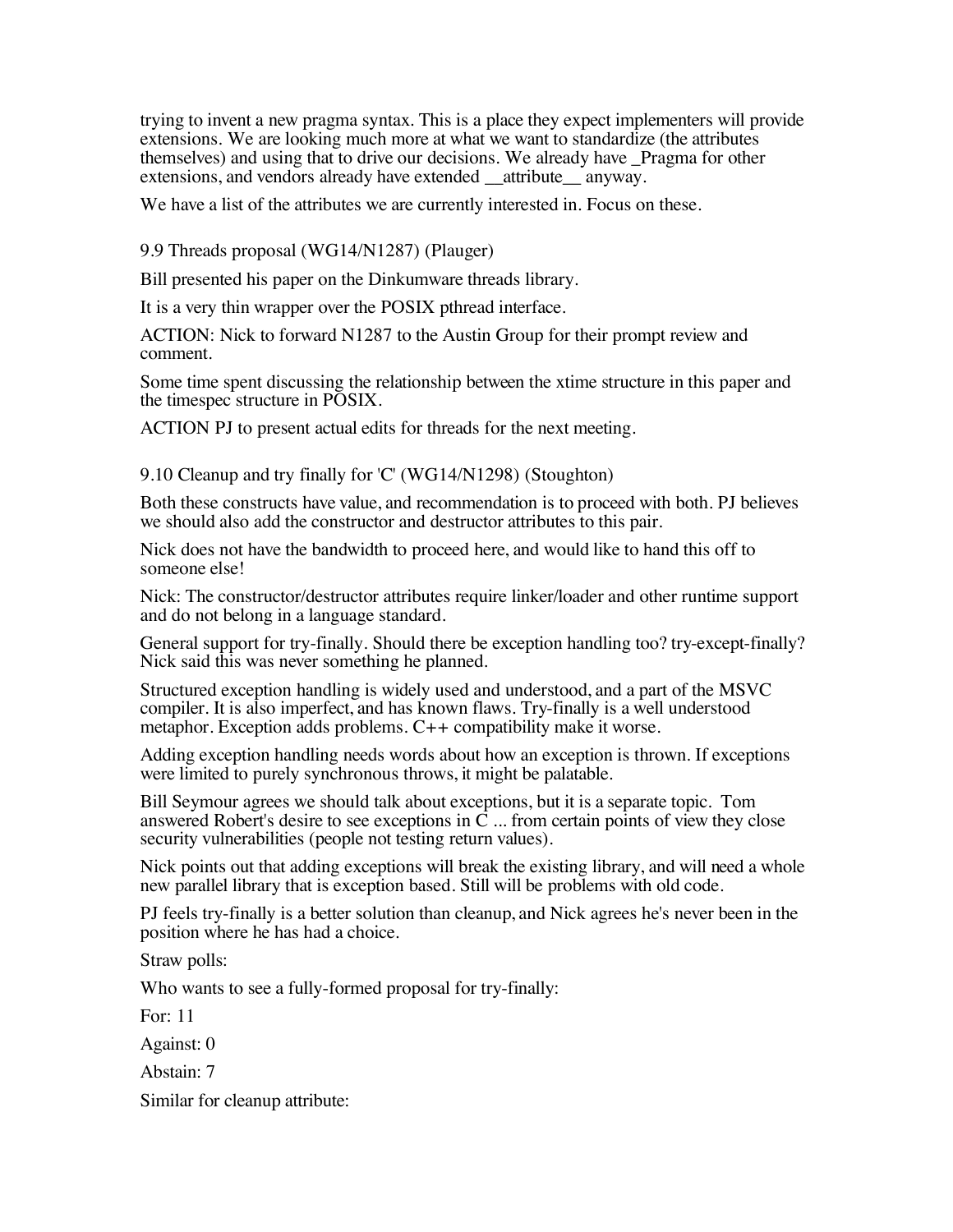For: 2 Against: 9 Abstain: 7 Add some kind of exception handling for C: For: 2 Against: 9 Abstain: 8 ACTION: Tom Plum to develop a fully-formed proposal for try-finally.

9.11 On Support for TR-19769 and New Character Types (WG14/N1286) (Stoughton)

Nick and Rich presented the paper. PJ explained the history of why the TR happened in the first place. Nick concerned about the explosion of APIs. HP (Larry Dwyer) concerned about ABI breakage issues.

Unicode still adding characters, though rate slowing. 16-bit chars not really enough any more...over 100,000 chars at this point. Tom pointed out that the ability to use Unicode strings was an important part of this TR. The TR does not really call for library support.  $C_{++}$  has bought the concept lock-stock-and-barrel. How to prevent the library API explosion? Move to UTF-8. Sorting and collating is easier with UTF-8, which follows the same collating sequence as UTF-32. UTF-16 does not.

#### *Wednesday update:*

PJ: Fundamental way to prevent library explosion is to just say no, and not do it. Vendors will still feel the need to extend here. There is also a lot of problems with the ctype mechanisms ... sometime toupper(), for example, will produce more or less characters on the output than input.

UTF-16 is not a proper wide character encoding. Everyone knows this. What we did in the TR was enough to keep those who wanted some UTF-16 support happy.

Rich: as soon as we have char16\_t in the standard, vendors will feel pressure to add all the interfaces everywhere. HP implementation has wchar\_t with 32 bit support, and everything works.

Tom: 16 bit support was the important thing for the TR, 32 bit was not the preferred type. Sometimes you have to go to  $32$  bit (surrogate pairs), but 16 bit is the preferred form.

Clark: We can't wish away UTF-16. Even if we don't provide any support, it is still out there. Just ignoring it won't make it go away, so it seems harmless to add it in a limited fashion.

Rich: the Chinese feel like second-class citizens in the UTF-16 world. They don't have representatives here, but we shouldn't ignore them.

Tom: Our relationship with the character set people; we aren't in the character set business, SC2 is. We haven't heard any change of heart with respect to UTF-16 from them. They still want it. If we don't include char16\_t we will be a laughing stock.

Randy: support for adding UTF-16 support. The dust hasn't settled on the issue at this point. The TR is incomplete, but useful.

PJ: C has tried since the beginning to be character set neutral. Now we are being asked to recognize that one encoding (ISO 10646) is better than others. Just as we recognize that POSIX is special, we should acknowledge that 10646 is special.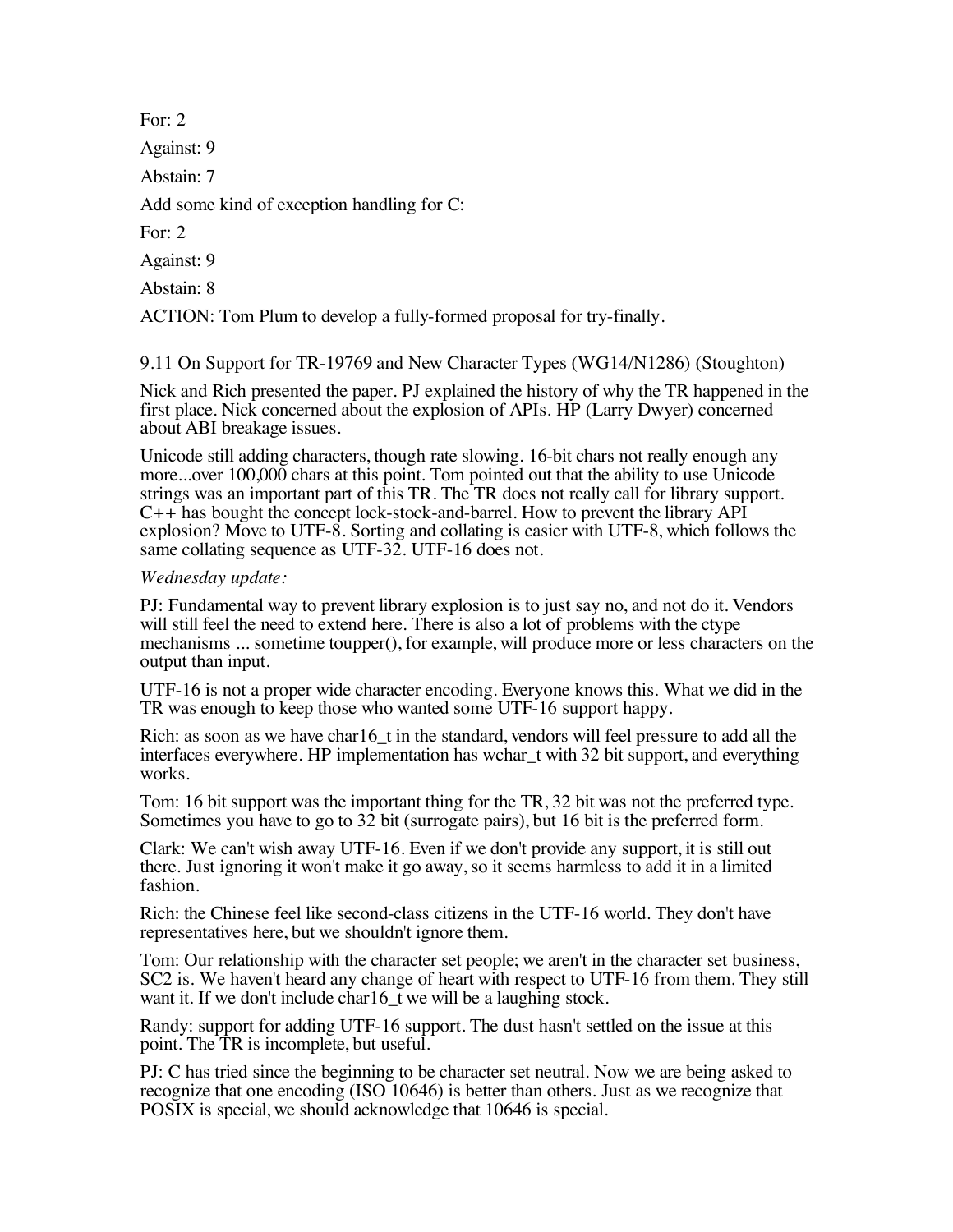Rich: we already recognize 10646. There are feature test macros with the name in them.

JB: We need to something with the TR according to the rules.

Nick: UTF-8 is a better solution, and we already have support for it.

Straw poll: Should TR19769 be incorporated into C1x?

For: 11

Against: 2

Abstain: 4

ACTION: PJ to turn TR19769 into editing instructions.

#### 9.12 Adding *Pragma()* operator to C1X (WG14/N1281)

Paper was submitted by DIN. Currently the standard actually forbids string concatenation in the form suggested by this paper, but the concept does appear to be useful (and wanted).

Is it implemented anywhere? Not to our knowledge. Looks like a good idea, though.

We should ask the author to come back with detailed words (Randy would be prepared to help), and to solicit implementation experience (e.g. gcc).

There is existing practice in MSVC for \_\_pragma(sequence of pp-tokens).

9.13 ANSI C and the "task" or "thread" storage class (WG14/N1288)

Thread local storage is covered in N1287. Perhaps it should be further integrated into the language. Clark described the  $C++$  thread local proposal.

We should try to be compatible with  $C_{++}$  here.

ACTION: Clark Nelson to develop a proposal for C based on WG 21 N2545.

Nick asked to try and use the same keyword as  $C_{++}$ . Tom pointed out that  $C_{++}$  would be likely to pick a name that was from the user namespace.

9.14 anonymous struct and union in C and C++ (WG14/N1289)

We agree that anonymous structs and unions are useful. David Keaton said he had been trying to add them to C99, but ran out of time to get them in at that point.

Straw poll: should we have a proposal on anonymous unions:

For 16

Against 0

Abstain 1

Should we have anonymous structs

For: 11

Against: 0

Abstain: 6

ACTION: David Keaton to rework his previous proposal on anonymous unions, adding anonymous structures as appropriate.

Clark pointed out that WG 21 N2544 may have some useful terminology to use.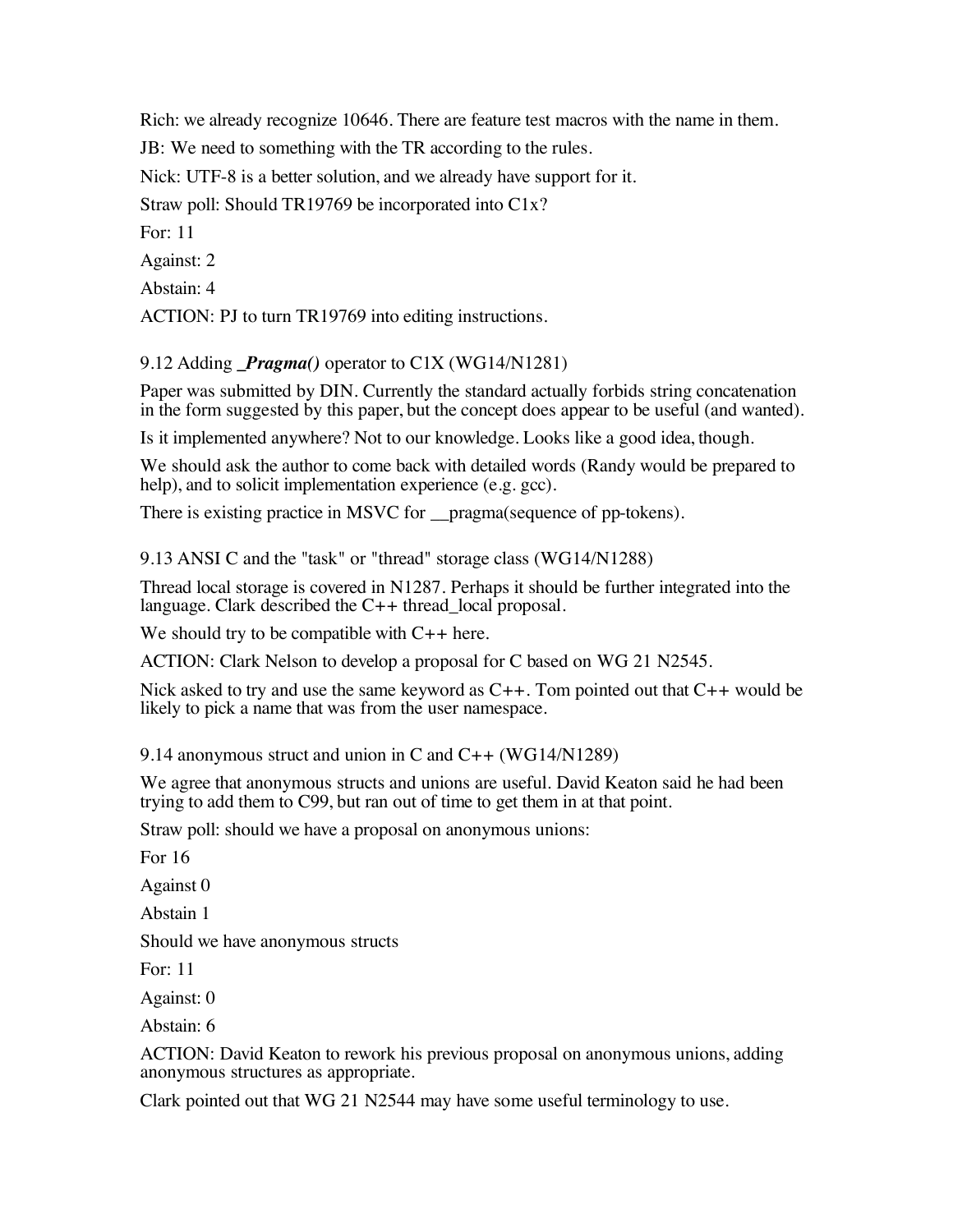9.15 *FLT\_RADIX* value applies only to generic floating-point types (WG14/N1294) (Peterson)

*Tuesday*: Equivalent changes have already been made, so Rich withdrew the paper.

*Wednesday update:* Rich withdrew his withdrawal ... Edison would like to add the preamble suggested by this paper. However, the functional problems have been resolved.

#### 9.16 *#pragma \_\_STDC\_\_ UNSUFFIXED\_FLOAT\_CONSTANT\_IS\_DECIMAL64* (WG14/N1295) (Peterson)

Addresses some fall out from the removal of TTDT following the last meeting. This adds a pragma to give users more control, which seems to be a good thing.

Consensus is to add this.

Should the default be implementation defined? Rich strongly opposed, Douglas in favor. It would be more consistent with the other pragmas. Standard currently defines the on-off switch as having "DEFAULT". Default could mean the same as OFF, or it could be Implementation defined. Current wording actually allows DEFAULT to be OFF without change. Update the [ON|OFF] to *on-off-switch.*

Name is very long, but it is utterly unambiguous. Abbreviate to FLOAT CONST\_DECIMAL64.

ACTION Edison to apply edits as described in N1295 as modified during the Delft meeting to the Decimal Floating Point TR.

9.17 C99 consistency changes in TR 24732 (WG14/N1293) (Peterson)

This paper has a number of relatively minor editorial issues to make the TR more consistent with IEE 754 terminology, and C99 terminology.

Only point 5 is substantive.

Fred and Edison agree that all five points seem to be correct. ACTION Edison to apply edits as described in N1293 to the Decimal Floating Point TR.

9.18 Updated DTR 24732 (WG14/N1290) (Kwok)

Walked through the most recent edits. All appear OK.

Rich noted that there is another issue related to N1294, with respect to the printf %a and %A specifiers and FLT\_RADIX.

ACTION: Rich and Edison to work on the %a and %A printf conversion specifiers in relation to decimal FP and propose a solution.

Update on IEEE 754r (again): Mike Cowlishaw has reported overnight that IEEE 754r recirculation ballot finished last Saturday, and it met approval criteria. Final recirc before a June meeting, which is expected to approve the spec. However, we have been burned in the past. We should do the paperwork to ask for an extension, and ballot as soon as possible.

Are we ready to include this in C1x? Not ready yet for inclusion. Need to get some implementation and usage experience. Fred points out that there are two APIs that are not really decimal FP related, and might want to go into the revision:

xxx\_SUBNORMAL\_MIN and xxx\_MAXDIG10. Both Fred and PJ have noted problems with these not being in the standard.

Straw poll: should we move these two things to the C1x draft: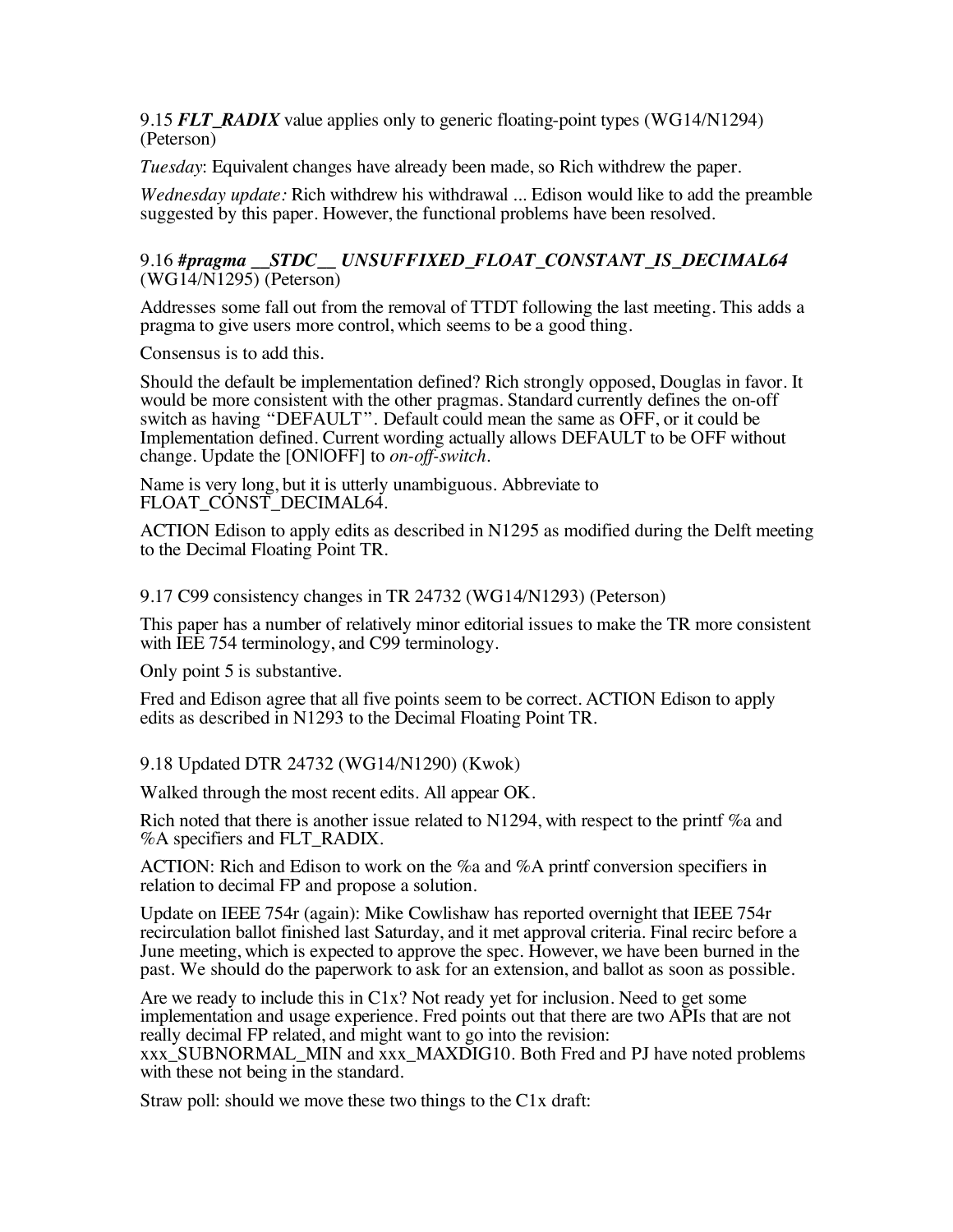For: 10

Against: 0

Abstain: 7

ACTION: Fred Tydeman to develop a fully-formed proposal to add xxx\_SUBNORMAL\_MIN and xxx\_MAXDIG10 to C1x.

ACTION: Edison to remove xxx\_SUBNORMAL\_MIN and xxx\_MAXDIG10 from DTR 24732.

### 9.19 N1271 *fpclassify() with binary and decimal FP*

This is a paper from Fred.

Paper describes a problem with fpclassify.

PJ already has an action item to work on type generic macros and overloads for C.

ACTION: Fred to continue to work on N1271, coordinating with PJ with respect to type generic macros, and to produce a fully-formed proposal.

The example in C99 7.12.3.1 para 4 is confusing. Should it be removed?

Douglas sees no reason to remove this without decimal fp. However there is a problem if sizeof a float is the same as the size of a double or long double. There is hardware that shows this.

Straw poll on removing example:

For: 16:

Against: 0

Abstain: 2

ACTION: Editor to remove 7.12.3.1 para 4 from the C1x working draft.

#### **10. Defect Report Review**

### *10.1 Discussion on reflector email SC22WG14.11414-11419*

#### *10.2 Review/Resolve defect reports*

Randy to chair the defect session.

Start with items in REVIEW

#### **344**: Move to **CLOSED**.

Discussion on how to deal with closed defects for inclusion into C1x. JB will produce an internal only document that looks a lot like a TC, but is never published. The editor will then apply the edits as a batch.

ACTION: John Benito to produce a "Technical Corrigendum" document describing how to apply all as yet unapplied defect resolutions to the  $\tilde{C}1x$  working paper.

**341**: Update to suggested TC, adding a para break before "Also add a forward reference to "type names  $(6.7.6)$ "

We cannot avoid make a change, and this seems to be a safe one. There does not appear to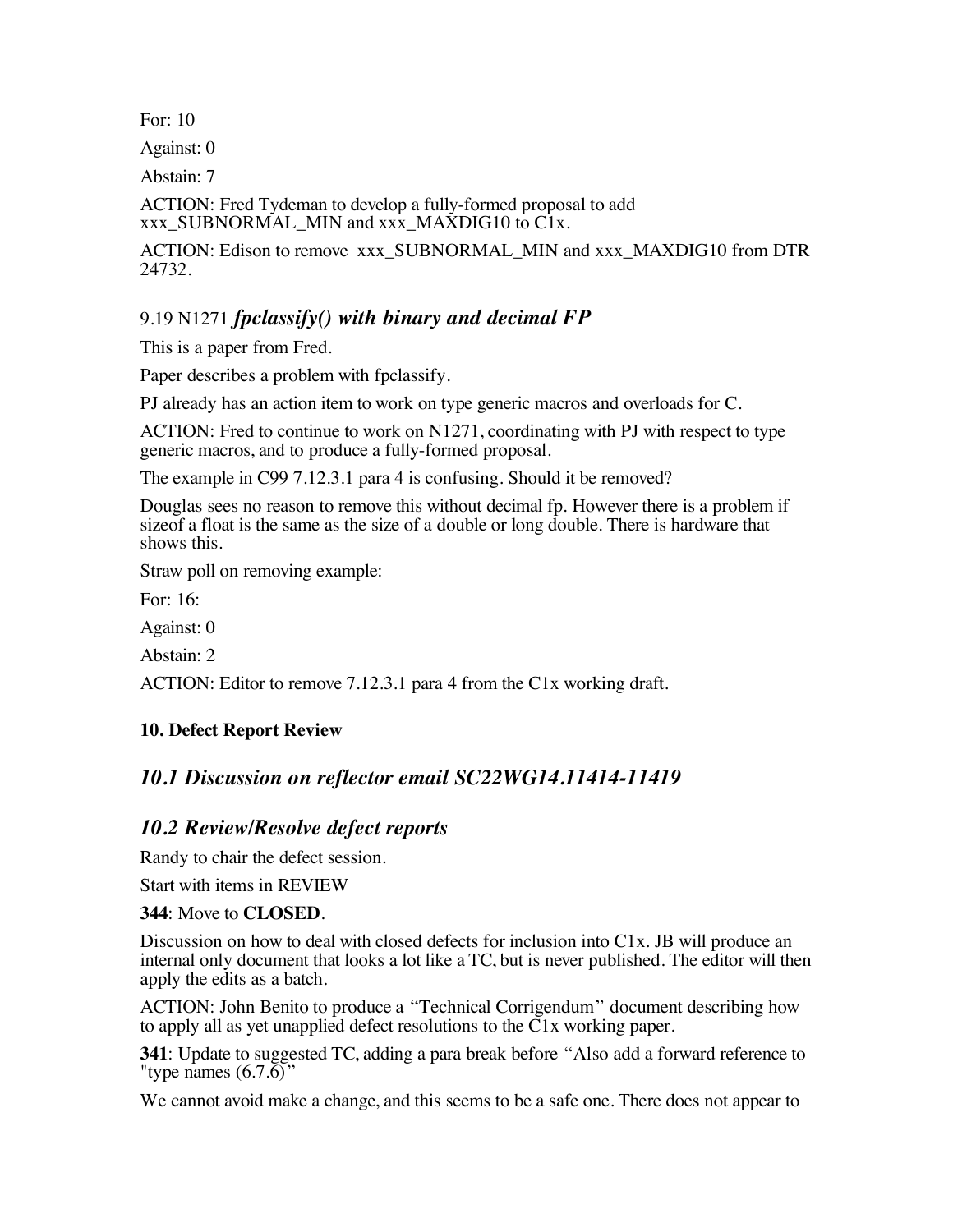be any far-reaching consequences. Not altogether happy with the aesthetics, but this seems to be a satisfactory way forward.

Move to **CLOSED**.

**339**: We agree that this is the same issue as DR328 (which is CLOSED but not PUBLISHED). Move this to **CLOSED**.

**335**: We have only answered one of the questions. Do not appear to have an answer for " What is the maximum width of a \_Bool bit-field allowed that does not cause a constraint violation?"

Previous committee discussion said "The width of a **Bool** bit-field is at most the implementation defined width of the type **Bool**."

6.7.2.1 para 3(including published Tcs) now states this. Add to committee response:

6.7.2.1 para 3 states: "The expression that specifies the width of a bit-field shall be an integer constant expression with a nonnegative value that does not exceed the width of an object of the type that would be specified were the colon and expression omitted." << para break>>

Therefore the width of a **Bool** bit-field is at most the implementation-defined width of the type **Bool**.

Since we are only moving a sentence from the committee discussion to the committee response, and that the submitter is happy with the response, move this to **CLOSED**. Consider the Open defects

345: for question 1, we now believe (contrary to Spring '07 discussion) that the standard is wrong here.

Possible change: 6.9.1p9 "which is in effect declared at the head of the compound statement that constitutes the function body*"* change to "which has scope that begins just after the completion of its declarator, and cannot be redeclared ...". Para now reads:

"Each parameter has automatic storage duration. Its identifier is an lvalue, which is in effect declared at the head of the compound statement that constitutes the function body

(and therefore which has scope that begins just after the completion of its declarator, and continues through the compound statement that constitutes cannot be redeclared in the function body except in an enclosed block). The layout of the storage for parameters is unspecified.

For question 2, we believe that the scope of the function name f should start *before* the open brace of the function body. This does allow auto variables to mask the name of the function. The scope of a parameter must end at the end of its declarator, and must continue to the end of the function body.

Clarify that the scope of a function name begins at the end of its declarator (which is the right parenthesis).

Make some sort of change to 6.2.1 para 4:

If the declarator or type specifier that declares the identifier appears within the list of parameter declarations in a function prototype (not part of a function definition), the identifier has *function prototype scope*, which terminates at the end of the function declarator.

Idea is to extend function prototype scope to cover this case. This means that we need to examine every use of function prototype scope to make sure we don't break that! (particularly  $6.7.5.2$  Para 5).  $C++$  has already covered this case (3.3.2 Para 2 of N2588).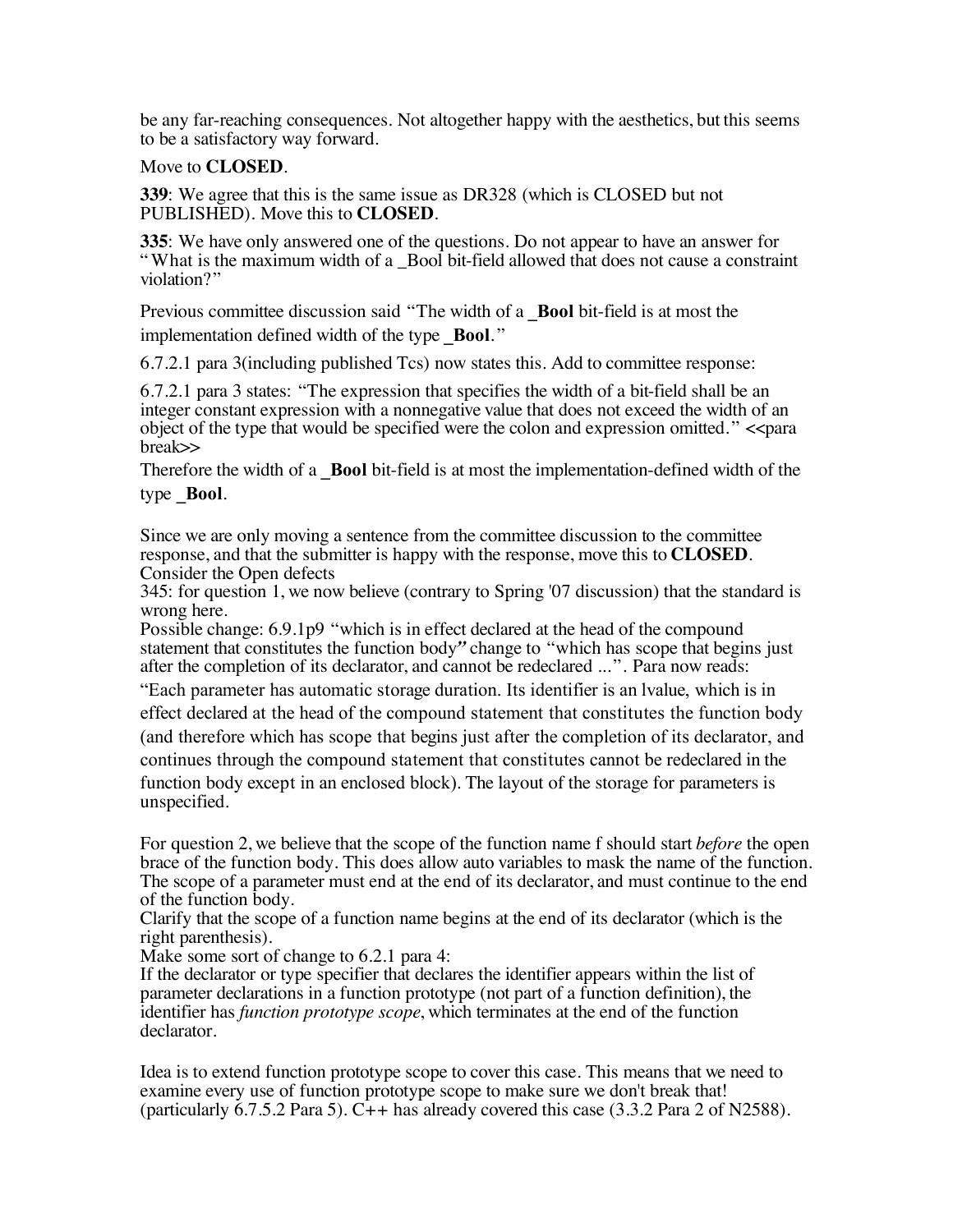ACTION: Clark to propose new words for DR345, based on the C++ solution. Thursday update: Clark presents his analysis of the situation. We have already got all of the normative requirements needed. For Question 1, there is a suggested footnote, and we should include this. it looks like the footnote is normative, though it isn't really. Add some references to the footnote showing why it isn't normative.

Question 2 proposal seem to be acceptable.

Accept Clark's write-up as the Technical Corrigendum for this DR, and move to **REVIEW.**

342: We moved this to review in Kona, but there was a note in the minutes that the response was too brief. This note actually referred to the previous version, and Randy had fulfilled an AI in Kona to reword. Therefore move *again* to REVIEW (at least with respect to C99). *REVISIT TOMORROW.*

Thursday update:

Rich reports that his compiler segfaults in this case!

Some compile OK, others give diagnostics.

ACTION Randy to write examples for both DR 340 and 342 to allow vendors to evaluate what their implementations actually do in these cases.

Question on whether the revision should make this explicitly undefined (i.e. add text to that affect). Lot of discussion, no decision.

ACTION Tom to develop a proposal to remove K&R functions and making VLAs optional. Straw poll: who would like to see a paper on making VLAs optional?

For: 6 Against: 5

Abstain: 7

340: It appears that the current implementations differ in this area. Gcc works one way (as described), EDG works another. Probably best solution is to make this undefined behavior. Describe the case in 1145 as not having a composite type. Make this explicitly undefined. REVISIT TOMORROW

Thursday update: see 342 above.

338: the idea of trap representation was intended to help not to confuse. Rich offered to respond to Doug's email (11380) point-by-point. David believes it not necessary. Clark points out that there are really three possible states for a variable: has a value, has a trap representation, and uninitialized. It is possible that uninitialized is the same as one or the other of the other two.

C++ Core Issue 129 also speaks to this issue.

Footnote 41 in 6.2.6.1 Para 5 is also relevant.

ACTION Tom and Rich to propose a new TC for DR 338.

Update: Rich has proposed words. We like these words (wiki, dr388 response.txt). Use these and move to REVIEW.

334: This needs fixing. Possible it might fit into the work PJ is doing on type generic/overloads. Bill volunteers for additional work (it is a necessary part of that proposal). Add to committee discussion: "This matter will be addressed in a future revision of the standard. See WG 14 Nxxx". Leave open until "xxx" is a known number! ACTION JB to provide list of DRs that are to be handled in C1X.

**329**: Previously it was noted that there is no rounding requirements for some of the cases mentioned. We believe that the proposed TC is correct, and nobody has found any additional rounding requirements. Move this to **REVIEW**.

314: Both Joseph and Randy have previously promised (or at least suggested) papers on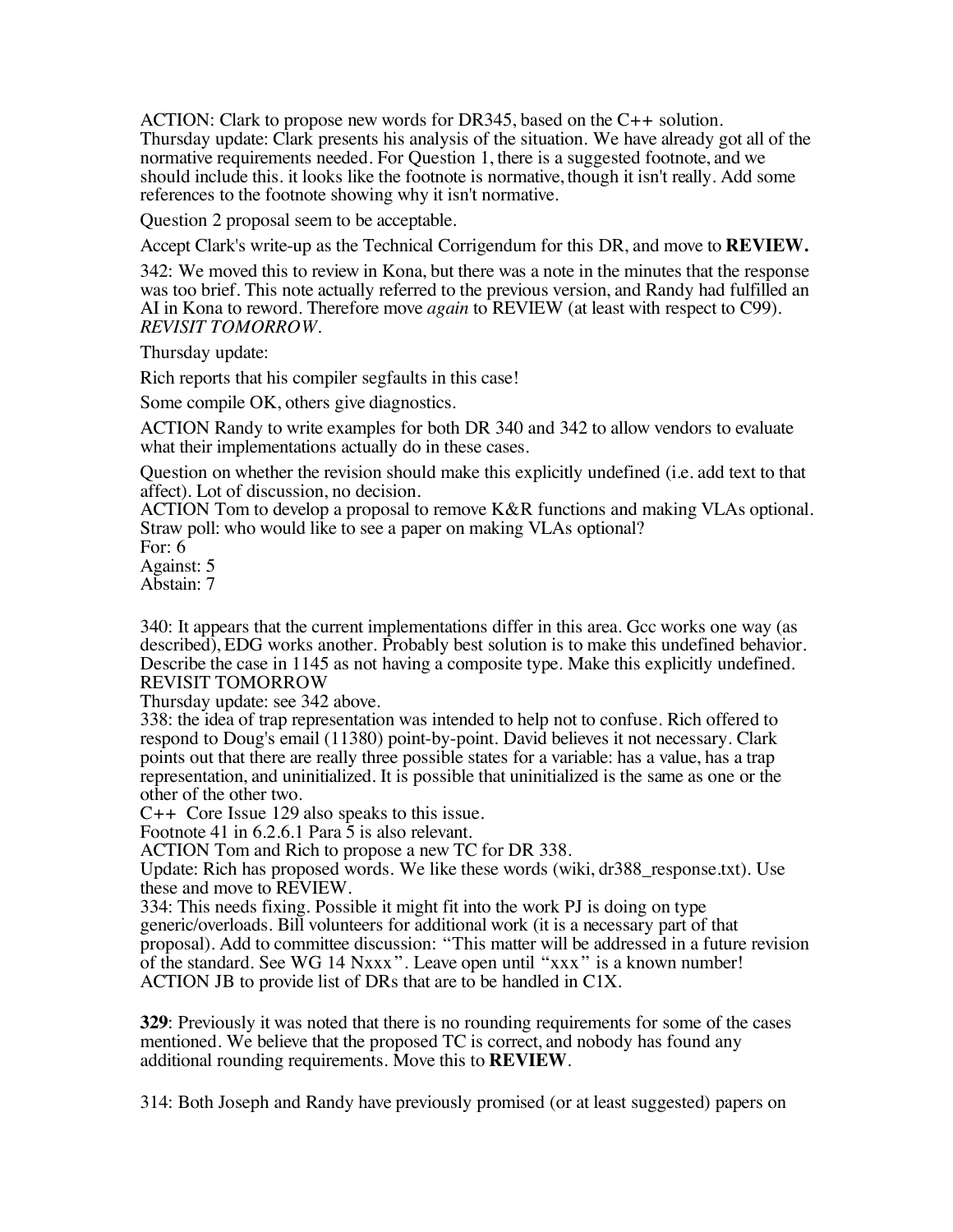this subject. Current response is good. However, is this is an issue that should be addressed in C1x? Looked again at N1237 (reviewed in Kona).

- publish an answer that C99 is unspecified/undefined, and we will fix it in  $C1x$ <br>• iust come un with a fix for  $C1x$
- just come up with a fix for  $C1x$

We agree it should be possible for an implementation to combine the translation units of a program into a single internal representation and optimize that, unifying structure and union types across translation units where required to be compatible in the process. Normally, it is possible to create a single translation unit equivalent to multiple translation units, after renaming static variables and functions and structure and union tags. DR314

question 3 is an example where such renaming is not possible. My proposal is to add a requirement that it is possible.

JB notes that this has been hanging around for several years. Needs someone to actually come up with the right words.

The current Proposed Response is good, but still needs direction for C1x.

Reminder of earlier action from Kona: Randy does a LOT more work with support from Joseph and Rich to look more deeply into DR 314 w/r/t optimization, safety, and security issues.

Change answer for question 3 to "This will be addressed in a future revision of the standard. See WG14 Nxxx. " Move to REVIEW. Do not close until xxx is a known value! Thursday

Several papers on the wiki.

DR Unicode: Missing Iterator Interfaces

This is a potential defect report from the Austin Group.

The assertion that there is no wide support for this is incorrect. There is a problem with the API. It is widely implemented, and most users have understood the problems/limitations with UTF-16 in the presence of surrogate pairs.

Nobody has adopted char16 t and char32 t and not made them 16/32 bits respectively, nor used any encoding other than UTF-16/UTF-32 respectively.

The points raised are genuine; we need to make sure that  $C$  follows  $C++$ 's lead and make Unicode mandatory. Make it a defect; proposed Committee Discussion should state "Future revisions of this TR (or editorial actions incorporating this TR into a future revision of the C standard itself) should mandate Unicode encodings."

This DR is still in a mess, and needs rewriting, and other parts to be submitted.

ACTION: Rich and Nick to resubmit the DR on Unicode issues, and any other related issues.

EncodePointer: Dealing With Pointer Subterfuge

The issue is that storing a function pointer may represent a security risk. This paper is in response to the action item on Arjun. The solution presented encrypts function pointers. This is not a full solution, and suffers from key management issues (per process key, including timestamps), and the plaintext function pointer is visible at some points. However, it greatly improves overall security.

Tom feels that adding something like this to C1x would be beneficial.

PJ points add that for minimal systems (e.g. embedded), the encrypt/decrypt functions need not do anything.

David pointed out that the code-generator could automatically encrypt/decrypt pointers as it wants anyway. Is this just QoI? The performance implications of always encrypting/decrypting pointers would be prohibitive. Not to mention cross-language issues.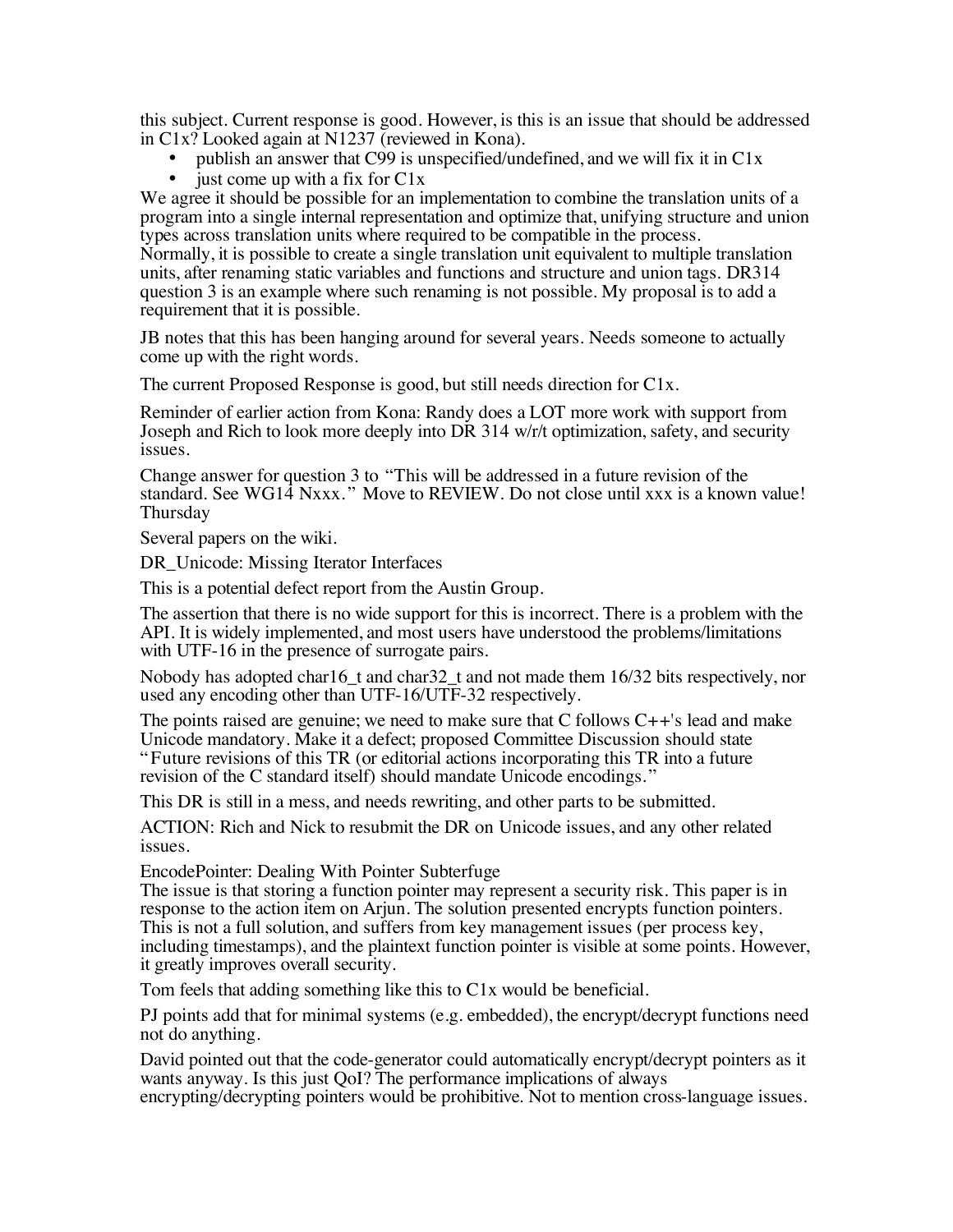Sentiment for adding APIs.

ACTION: Tom and Arjun to make a proposal for new library APIs for EncodePointer() and DecodePointer().

FLTDEN: Two Sets of Macros for <float.h>

This is the paper to answer the AI on moving the non-decimal FP material out of the TR into C1x.

The sentence "Their values are typically, but not always, FLT\_MIN \* FLT\_EPSILON, DBL\_MIN \* DBL\_EPSILON, LDBL\_MIN \* LDBL\_EPSILON, respectively." should be removed (it could be included in the rationale).

ACTION: Fred to tidy up the FLTDEN paper and present editing instructions to the editor.

LONGJMP: longjmp() from signal handler

This paper requests conditionally codifying existing practice to permit longjmp from a signal handler.

POSIX does not include longjmp (or siglongjmp) in the async-signal-safe list.

Straw poll: Fred to do something: 9-0-8

ACTION: Fred to poll the SC22WG14 and Austin Group reflectors to ask for implementation experience with longjmp from a signal handler and refine his paper accordingly.

PTRFLOAT: Conversion between pointers and floating types

What happens if you try to convert a pointer to a float or vice versa? Should this be a constraint violation? It has always been undefined. Actually making it explicitly undefined would be a minimum step.

Straw poll: should it be a constraint violation: 11-2-4

ACTION Fred to propose editing instructions to make conversion between pointer and floating types a constraint violation.

#### COMPMAC: **Various models used for the [type-generic FP] comparision macros of 7.12.14.**

This is a contribution to help with the type-generic/overload AI for PJ. Thanks Fred!

No further explicit action required.

Email SC22WG14.11416 – Initializing Static Data

Unions only initialize the first element to zero or NULL pointer as appropriate.

This means that if the first element of a union is not the largest element, some of the static data is uninitialized.

Discriminated unions (where the first element describes the type of the union) will frequently suffer from incomplete initialization as a result.

PJ remembers that this was discussed when the defect was being processed. In almost all real-world cases the right thing is done. We just don't carry any guarantee.

Tom believes C++ describes a multi-phase initialization process, which starts by flooding everything with zeroes. Clark described this in more detail ... not flooded with zero bytes.

Randy argues that the current words are right, especially in the case of mixing floating point values, pointers and integers.

Willem points out that the problem is more to do with mixing different sizes of integral types. We made previously conforming (to  $K\&R$ ) code non-conforming. People find this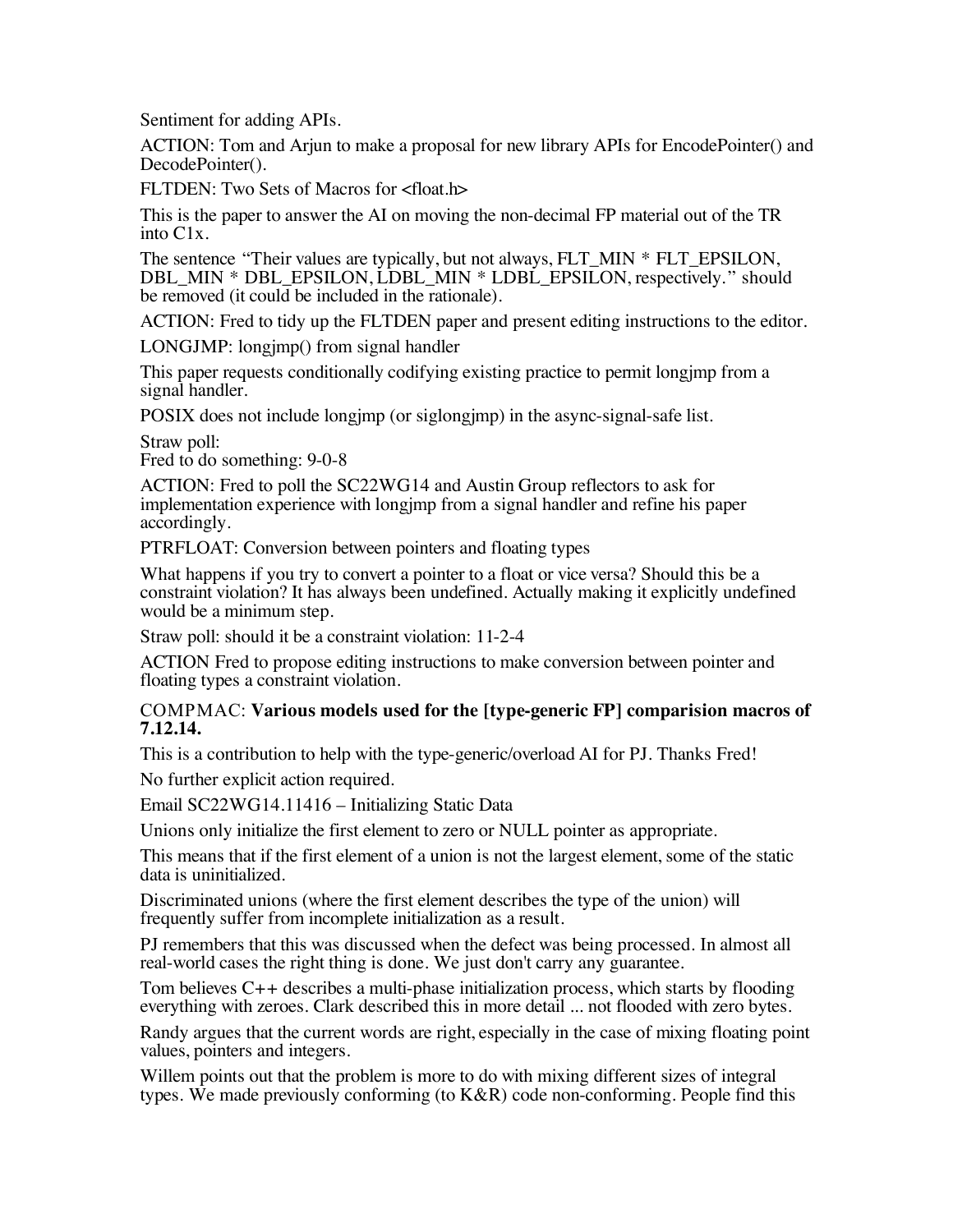surprising.

There is a problem if there is any pointer or floating point value in a union ... a zero flood will not produce validly initialized data. It becomes a QoI issue. There is no requirement that the values are not initialized.

Keith suggests adding a footnote to highlight the problem.

Rich pointed out that this was a quiet change, which we didn't really notice.

The argument is that programs that have unions like this are inherently non-portable (because of the float/pointer issue), and we have now put people on notice.

Should state that the first element is initialized as currently, the remaining bytes, if any, are set to zero without regard to their type.

Do this to structs as well.

All of static memory is filled with zero. Then floats and pointers are patched.

This does users a favor; since it does what everyone expects and believes is done already.

ACTION: Willem to submit editorial changes to C1x to flood static memory with zero bytes, then patch floats and pointers as needed.

#### *SC22WG14.11422* **Signed char and padding bits**

There appears to be an unintended difference between C and  $C_{++}$  w.r.t. padding bits.  $C_{++}$ explicitly forbids them; C appears not to forbid them. We should try to harmonize with  $C_{++}$ . Why would anyone ever want padding bits in a signed char? The minimum change to C would be to exclude signed char from the phrases talking about signed integer types permitting padding bits (in 6.2.6.2 p2).

*Change "*For signed integer types, the bits of the object representation shall be divided into three groups: value bits, padding bits, and the sign bit." to "For signed integer types other than signed char, the bits of the object representation shall be divided into three groups: value bits, padding bits, and the sign bit. The signed integer type signed char shall have no padding bits." or similar.

ACTION Clark to propose actual text to remove padding bits from signed char types.

ACTION Tom to propose actual text to remove trap representation for signed char types.

#### IMAGCOMP.TXT **Pure imaginary types with ++, --, <, <=, >=, >**

This changes some possibly expected behavior, incrementing and decrement should not be in this list. Adding one to an imaginary number might be expected to be shorthand for adding one to the complex number  $(0+xi)$ , and might expect  $(1+xi)$  and not  $(0+(x+1)i)$ . The binary operators behave the other way.

Is there any real-world experience, or reported problem, with this? No.

Fred recalls that Sun observed the relational operator issue in the past.

PJ believes that there would be a problem with not ordering complex numbers, but ordering pure-imaginary. Fred disagrees.

PJ believes that only the classification part is useful. No support for increment/decrement. No support for relational macros. David points out that tgmath already requires imaginary handling.

11. *Open for any unfinished business*.

#### **12. Administration**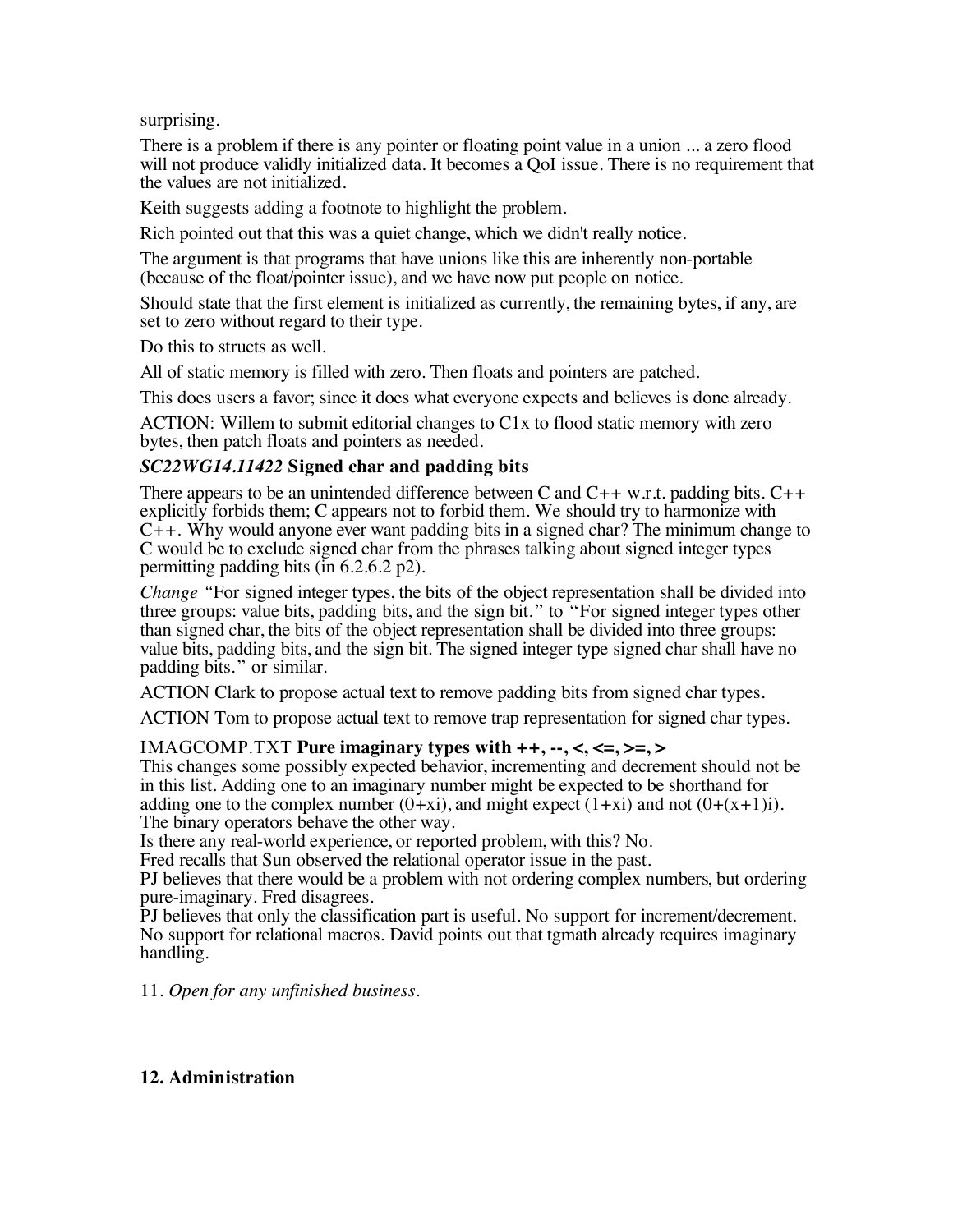### *12.1 Future Meetings*

### **12.1.1Future Meeting Schedule**

Document on the wiki for the Santa Clara meeting. N1299. Dates and host for the meeting are:

> September 8th -12th, 2008 Mark Terrel mterrel@cisco.com 1 (303) 503-9855 (cell)

#### **Meeting Venue**

Cisco Building 24 510 McCarthy Blvd. Milpitas, CA USA 95035

During a revision of both C and  $C_{++}$ , it is particularly important to keep the two groups closely aligned. The fall meeting will be followed immediately by the C++ meeting in San Francisco.

We have two offers for 2009. Keith/Plantronics has invited us in Fall to the Santa Cruz area. Edison/IBM is working on a Canada invitation to Markham, Toronto in April. Still looking for European hosts for 2010.

### **12.1.2Future Agenda Items**

### **12.1.3Future Mailings**

Post Delft- 5/16.

Pre Santa-Clara – 8/11

### *12.2 Resolutions*

### **12.2.1Review of Decisions Reached**

### **12.2.2Review of Action Items**

ACTION: Derek Jones to make a pass through the C standard itself to ensure that the terms "format" and "encoding" are not used in any inconsistent manner, especially with respect to IEEE 754r.

#### **OPEN**

ACTION: Randy Meyers, Robert Seacord and Nick Stoughton to write additional rationale for the issues raised in N1210.

**OPEN**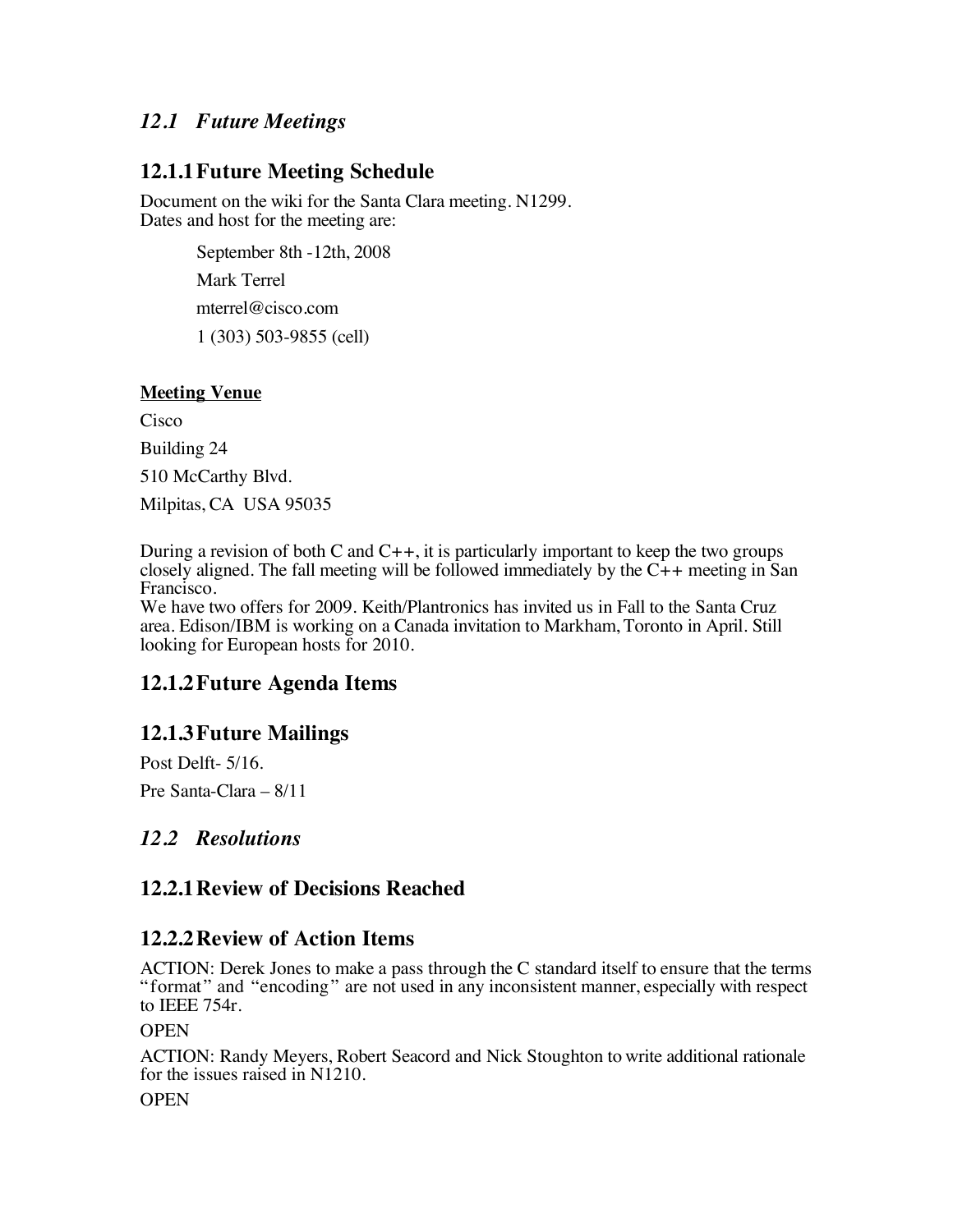ACTION: PJ to write paper on quick\_exit.

OPEN.

ACTION: Nick to submit a proposal on requiring errno be implemented as a macro. See N1257.

### OPEN.

ACTION: Randy does a LOT more work with support from Joseph and Rich to look more deeply into DR 314 w/r/t optimization, safety, and security issues.

### OPEN.

ACTION: Tom and David will work on proposed wording for DR 340 for next meeting. OPEN.

ACTION: PJ to generate a new proposed response to DR 345.

OBE.

ACTION: Robert Seacord and David Keaton to write a paper on static assert.

### **OPEN**

ACTION: Tom to provide list of undefined behavior that should become constraint violations to match C++ usage.

### **OPEN**

ACTION: JB to work with Larry Jones to ensure that Nick has an up to date set of document sources.

### **OPEN**

ACTION: Nick Stoughton to set up shared version control system for the document editors.

### **OPEN**

ACTION: Nick to get revision of TR24731-2 into pre-Santa Clara meeting mailing.

### **OPEN**

ACTION: Editor to add the N1282 words to the Working paper.

### **OPEN**

ACTION: David Keaton and Clark Nelson to produce words for Rationale w.r.t. Sequence Points and the Sequenced Before relationship.

### **OPEN**

ACTION: Editor to add the words from N1252 to the WP.

### **OPEN**

ACTION: Editor to add factored approach from N1285 to the WP

ACTION: PJ to talk to compiler writers about type generic issues and overloads for C.

### Under way.

ACTION: Tom and Arjun to write a paper on hiding function pointers in regard to N1279 constructor/destructor attributes.

### CLOSED.

ACTION: Keith to develop attribute placement requirements as a part of a template for attributes.

### **OPEN**

ACTION: Clark, Mark and Nick to write detailed attribute syntax proposal, focused on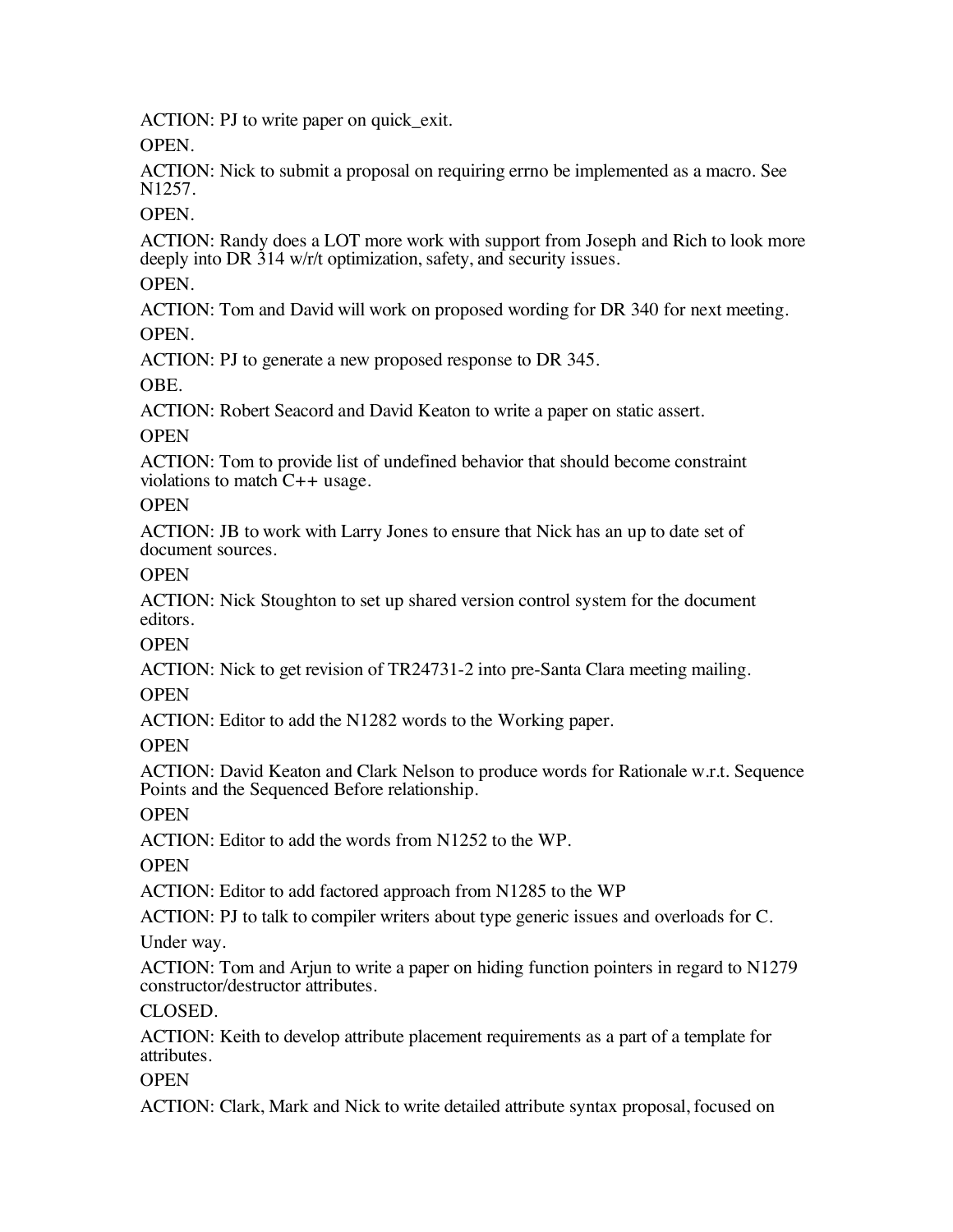existing practice and the current list of attributes intended to be standardized.

**OPEN** 

ACTION: Nick to forward N1287 to the Austin Group for their prompt review and comment.

**OPEN** 

ACTION: PJ to present actual edits for threads for the next meeting.

**OPEN** 

ACTION: Tom Plum to develop a fully-formed proposal for try-finally.

**OPEN** 

ACTION: PJ to turn TR19769 into editing instructions.

**OPEN** 

ACTION: Clark Nelson to develop a proposal for C based on WG 21 N2545 (thread local storage).

### **OPEN**

ACTION: David Keaton to rework his previous proposal on anonymous unions, adding anonymous structures as appropriate.

### **OPEN**

ACTION: Edison to apply edits as described in N1295 as modified during the Delft meeting to the Decimal Floating Point TR.

**OPEN** 

ACTION: Edison to apply edits as described in N1293 to the Decimal Floating Point TR. **OPEN** 

ACTION: Rich and Edison to work on the %a and %A printf conversion specifiers in relation to decimal FP and propose a solution.

### **OPEN**

ACTION: Fred Tydeman to develop a fully-formed proposal to add xxx\_SUBNORMAL\_MIN and xxx\_MAXDIG10 to C1x.

In Progress

ACTION: Edison to remove xxx\_SUBNORMAL\_MIN and xxx\_MAXDIG10 from DTR 24732.

### **OPEN**

ACTION: Fred to continue to work on N1271, coordinating with PJ with respect to type generic macros, and to produce a fully-formed proposal.

### OBE

ACTION: Editor to remove 7.12.3.1 para 4 from the C1x working draft.

### **OPEN**

ACTION: John Benito to produce a "Technical Corrigendum" document describing how to apply all as yet unapplied defect resolutions to the C1x working paper.

### **OPEN**

ACTION: Clark to propose new words for DR345, based on the C++ solution. DONE

ACTION: Tom to develop a proposal to remove K&R functions (and making VLAs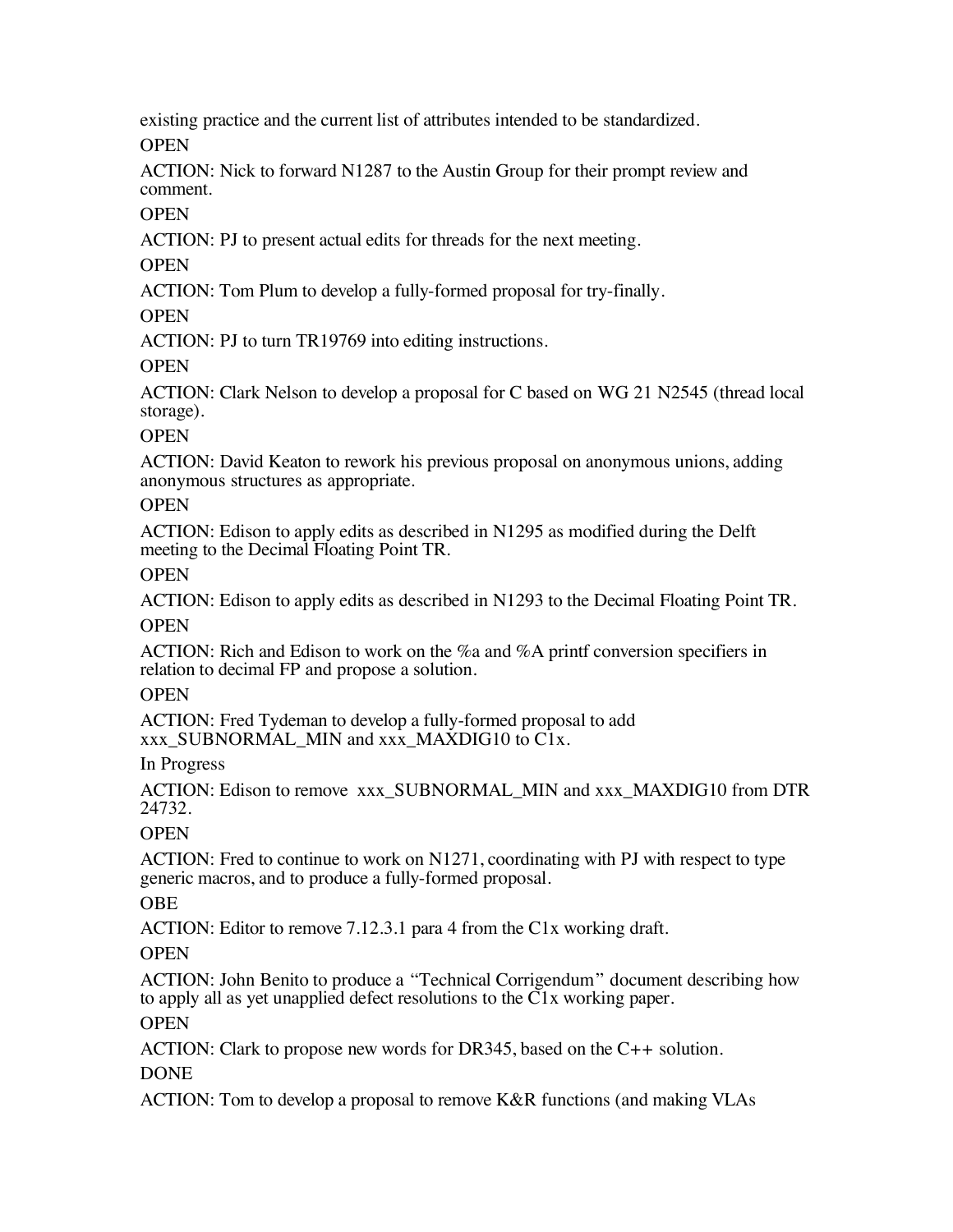optional?).

**OPEN** 

ACTION: Tom and Rich to propose a new TC for DR 338.

DONE

ACTION: JB to provide list of DRs that are to be handled in C1X.

### **OPEN**

ACTION: Rich and Nick to resubmit the DR on Unicode issues, and any other related issues.

### **DONE**

ACTION: Tom and Arjun to make a proposal for new library APIs for EncodePointer() and DecodePointer().

#### **OPEN**

ACTION: Fred to tidy up the FLTDEN paper and present editing instructions to the committee.

### Dup of earlier.

ACTION: Fred to poll the SC22WG14 and Austin Group reflectors to ask for implementation experience with longjmp from a signal handler and refine his paper accordingly.

#### **OPEN**

ACTION: Fred to propose editing instructions to make conversion between pointer and floating types a constraint violation.

### **OPEN**

ACTION: Willem to submit changes to C1x to flood static memory with zero bytes, then patch floats and pointers as needed.

### **OPEN**

ACTION: Clark to propose actual text to remove padding bits from signed char types.

### **OPEN**

ACTION: Tom to develop fully formed proposal to remove trap representation for signed char types.

### **OPEN**

ACTION: Randy to write examples for both DR 340 and 342 to allow vendors to evaluate what their implementations actually do in these cases.

### **OPEN**

ACTION: Arjun and Mark to develop a fully formed proposal on alignment issues (align attribute, \_Unaligned etc).

### **OPEN**

ACTION: Rich to write a fully-formed proposal on benign re-typedef'ing. **OPEN** 

### **12.2.3Thanks to Host**

Acclamation for Willem Wakker, ACE, AT Computing and NEN. Another successful meeting!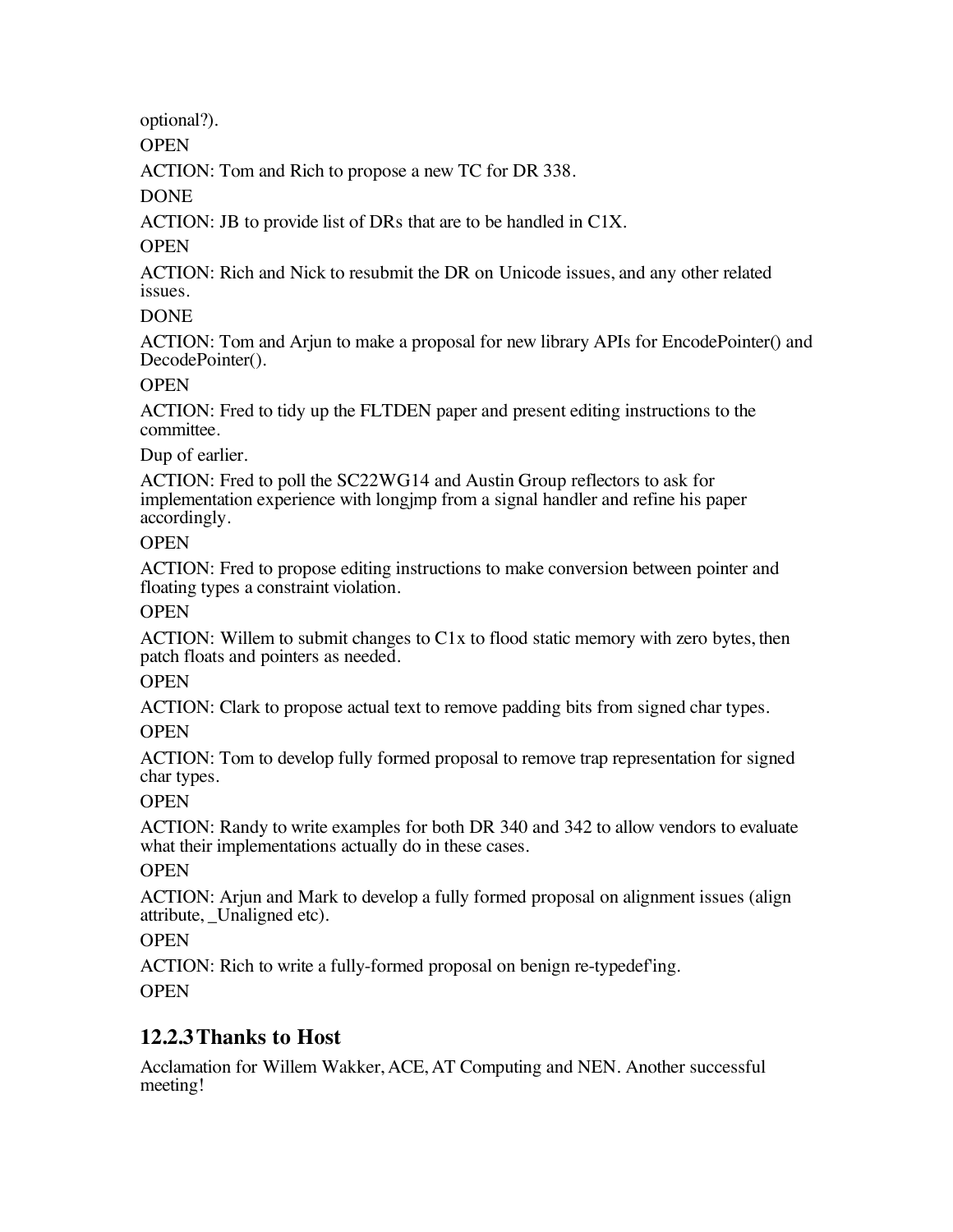### *13.3 Other Business*

### **14. Adjournment**

Adjourned at 14.57, Thursday April 17..

# **Agenda for the J11/U.S. TAG Meeting, Tuesday April 15th 4:04pm**

Attendees:

| John Benito               | <b>Blue Pilot</b>         |                |
|---------------------------|---------------------------|----------------|
| Robert Seacord            | <b>CERT</b>               |                |
| <b>Mark Terrel</b>        | Cisco                     |                |
| P. J. Plauger             | Dinkumware, Ltd           |                |
| Tana L. Plauger           | Dinkumware, Ltd           |                |
| <b>Christopher Walker</b> | Dinkumware, Ltd           |                |
| Cecilia Galvin            | Freescale                 |                |
| <b>Rich Peterson</b>      | <b>Hewlett Packard</b>    |                |
| <b>Edison Kwok</b>        | <b>IBM</b>                |                |
| <b>John Parks</b>         | Intel                     |                |
| <b>Clark Nelson</b>       | Intel                     |                |
| Arjun Bijanki             | <b>Microsoft</b>          |                |
| <b>Keith Derrick</b>      | <b>Plantronics</b>        |                |
| <b>Tom Plum</b>           | <b>Plum Hall</b>          |                |
| <b>Bill Seymour</b>       | <b>Tydeman Consulting</b> |                |
| David Keaton              | self                      |                |
| <b>Randy Meyers</b>       | <b>Silverhill Systems</b> | J11 Chair      |
| Douglas Walls             | Sun Microsystems          | <b>J11 IR</b>  |
| <b>Fred Tydeman</b>       | <b>Tydeman Consulting</b> | J11 Vice Chair |
| <b>Nick Stoughton</b>     | <b>Usenix</b>             | Secretary      |

- 1. Select US delegation for the next two meetings. Not required at this meeting.
- 2. INCITS official designated member/alternate information. Be sure to let INCITS know if your designated member or alternate changes, or if their email address changes. Send contact info to Lynn Barra at ITI, lbarra@itic.org.

3. Discuss if J11 should submit the CERT Secure Coding Standard to WG14 as a candidate for publication as a Type 2 or Type 3 technical report. Is the type 2 or 3? Type 3. Document is still under development, will go to Addison Wesley shortly. Robert believes that having some sort of ISO/IEC imprimatur on it will help give it weight and gain acceptance. Tom agrees that this is an important area, and a type 3 TR would be a good thing to have. This deals explicitly with security issues, rather than safety ones.

Keith agrees that WG14 should be involved with this, but is it typical WG14 type of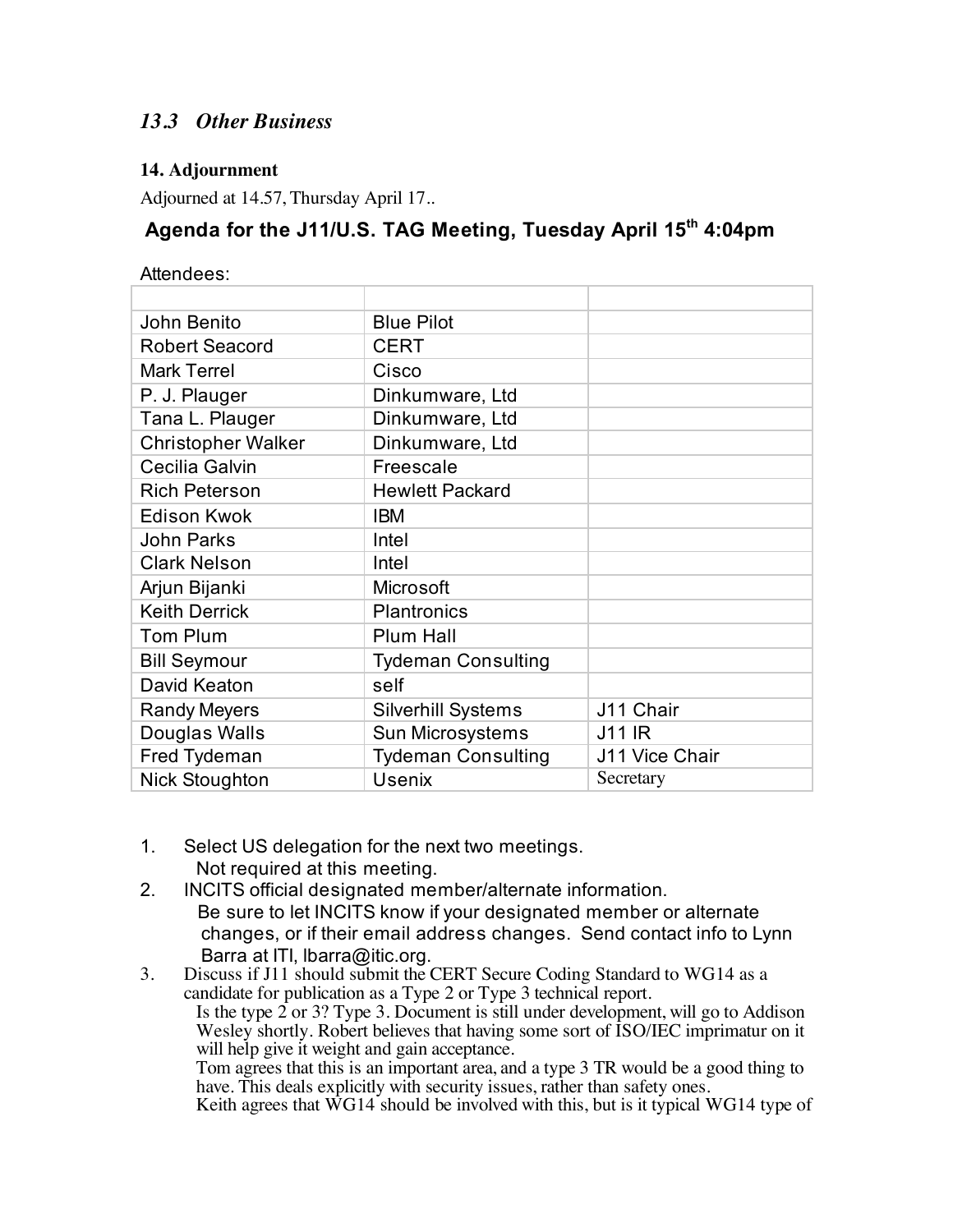business? WG14 has never done a type 3 TR before.

Nick observes that OWG-V is considering asking to become a full WG at the next SC 22 ... and this might belong to them in some respect anyway. However, it is a C specific document, so where should it go? PJ observes we are busy, and may not have the bandwidth to work on it.

J11 believes the document has merit, would be worthwhile to progress to a TR type 3. However, it is unclear that WG14 have the bandwidth to handle it for some time. Nick points out that NP is not needed till the document is ready. JB counters that getting the  $5<sup>th</sup>$  country is hard, and doing the work only to fail is bad. He does not subscribe to this method.

Clark thinks the document is good enough without ISO/IEC. Why do all the work for little extra gain?

Robert points out that it is a source of material for C1x. The Japanese NB has helped in the development if the document so far.

Keith notes that we can mine the document for revision help anyway, without progressing it. Can we feel out the other NBs to see what level of support there is? David thinks of this as a C binding to security. It completes our complement of documents, and is an important addition.

This should be an international effort.

Clark is already concerned about the number of action items that don't get resolved meeting to meeting.

Straw poll on who has time to work on this project? 4-12. Take no further action at this time.

4. Discuss PL22.

Everyone should try to attend the first meeting. We need to make sure that something bad doesn't happen to us, as far as is possible. The initial meeting is April 28.

The current situation is that the US has reorganized itself to allow individuals to increase their participation while reducing the dues payable for doing so.

There was a lot of confusion over the reasoning for this change, and it is certain that it will take some time for the new methodology for working. Still a big question of who gets to make recommendations (TC or TG).

#### 5. Form US position on FCD 24747

Motion: J11 recommends the U.S. vote to approve FCD ISO/IEC 24747, Information technology - Programming languages, their environments and system software interfaces - Extensions to the C Library, to Support Mathematical Functions

Mover: P. J. Plauger (Dinkumware) Second: John Benito (Blue Pilot)

Roll Call vote:

Blue Pilot - Yes CMU/SEI - Yes Cisco - Abstain